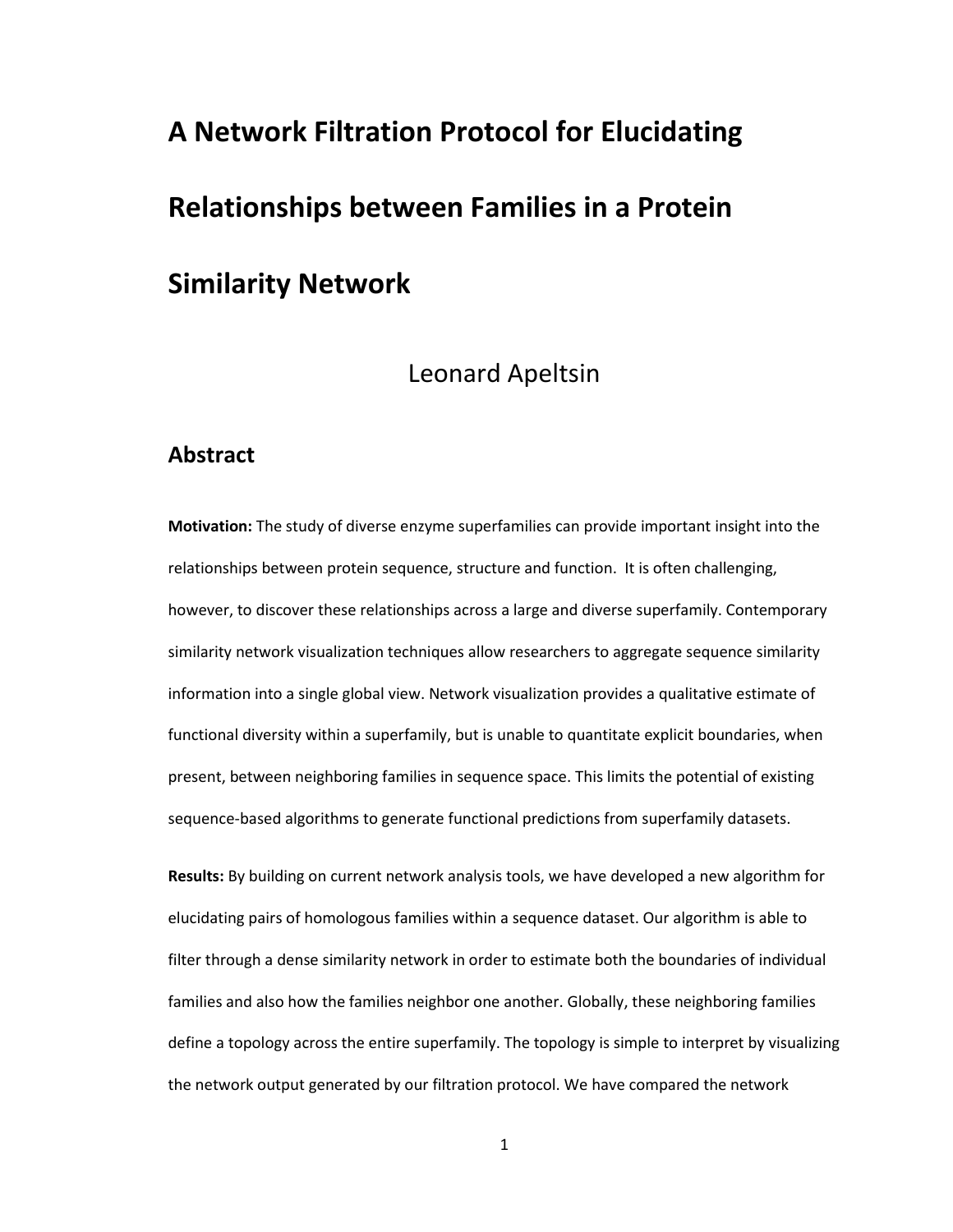topology within the kinase superfamily against available phylogenetic data. Our results suggest that neighbors within the filtered kinase network are more likely to share structural and functional properties than more distant network clusters.

# **1 Introduction**

Some homologous but highly divergent sets of proteins have evolved to perform substantially different molecular functions. These include a wide range of membrane transporters (George et al., 2004) as well as mechanistically diverse enzyme superfamilies (Pegg et al., 2006). Mechanistically diverse enzyme superfamilies are sets of evolutionarily related proteins with similar structural and functional properties. All members of such superfamilies share the same structural scaffold and use a conserved subset of active site residues that can be associated with an underlying aspect of catalysis, often a partial reaction (Babbitt and Gerlt, 1997), (Babbitt and Gerlt, 2001). A superfamily can further be subdivided into individual families. Each family catalyzes a unique overall reaction which, together with a distinct set of catalytic residues, differentiates it from all the other families in the set (Pegg et al., 2005). Each individual family within a superfamily can usually be further differentiated by its substrates and products.

Given a superfamily with a few hundred or more protein sequences, it would be valuable to summarize how families within the superfamily relate to one another. More specifically, we would like to extract individual families from the dataset and determine which pairs of families share the strongest degree of functional similarity with each other. We restrict ourselves here only to sequence information because it is widely available and provides us access to large amounts of data. Aggregating these pairs of "neighboring" families allows us to define a topology that in some cases can be associated with functional transitions within the superfamily and this, in turn, is helpful in predicting the function of previously uncharacterized sequences.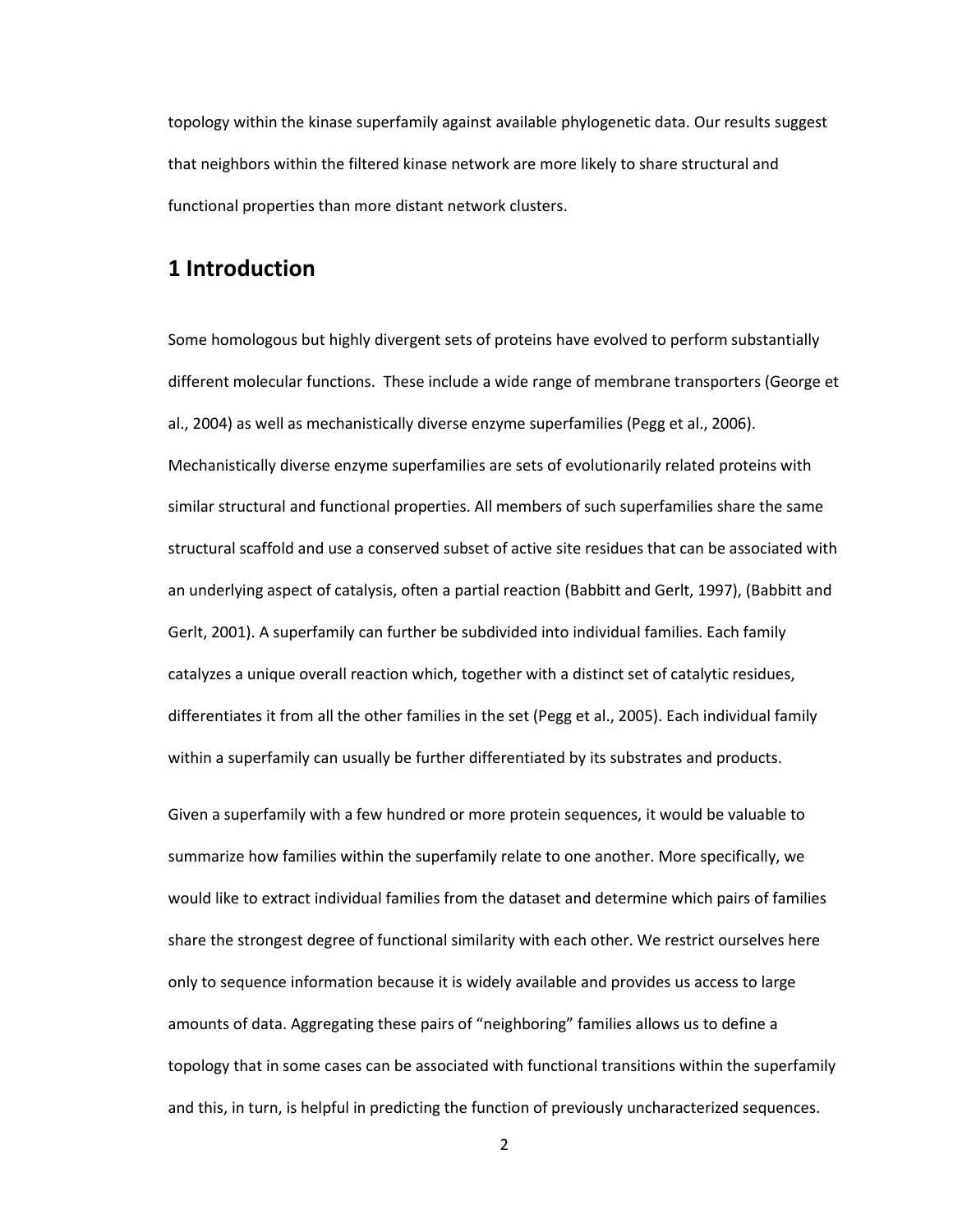Determining superfamily topology without first knowing the identities of the protein families in the data set is not an easy task. It requires us to calculate boundaries in sequence space based solely on sequence similarity while keeping in mind that the relationships between sequence, structure, and function within a protein superfamily are complex and far from clear. Two closely related superfamily members may share nearly identical sequences, with a few amino acids accounting for the different functions they perform (Seffernick et al., 2001). More divergent families within a superfamily may still share a similar structure in which at least the active site residues associated with the superfamily-common partial reaction are conserved despite sharing a low level of sequence identity (Brenner et al., 1998), (Glasner et al,. 2006). Consequently, we are unable to draw reliable conclusions from local sequence-sequence comparisons. Fortunately, when we aggregate all local sequence comparisons into large-scale protein similarity networks, the results we obtain are much more informative (Enright and Ouzounis, 2000) although they typically lack sufficient resolution to detect topological boundaries between neighboring families. The approach we describe here builds on available similarity network analysis techniques to design a process for identifying topological boundaries in a given superfamily sequence set.

Much of the current research in the field of sequence similarity network analysis has focused on qualitative analysis based on network visualization. Tools such as BioLayout (Enright and Ouzounis, 2001) and CLANS (Fickey and Lupas, 2004) are able to take an all-by-all BLAST-scored (Altschul et al., 1997) network associated with a set of protein sequences and output a visual representation of that network in two-dimensional and three-dimensional space, respectively. They do this by employing the Fruchterman-Reingold force-directed layout algorithm (Fruchterman and Reingold, 1991), which models the network as a physical network in Euclidian space. The algorithm places the nodes in the network into visually discernible clusters whose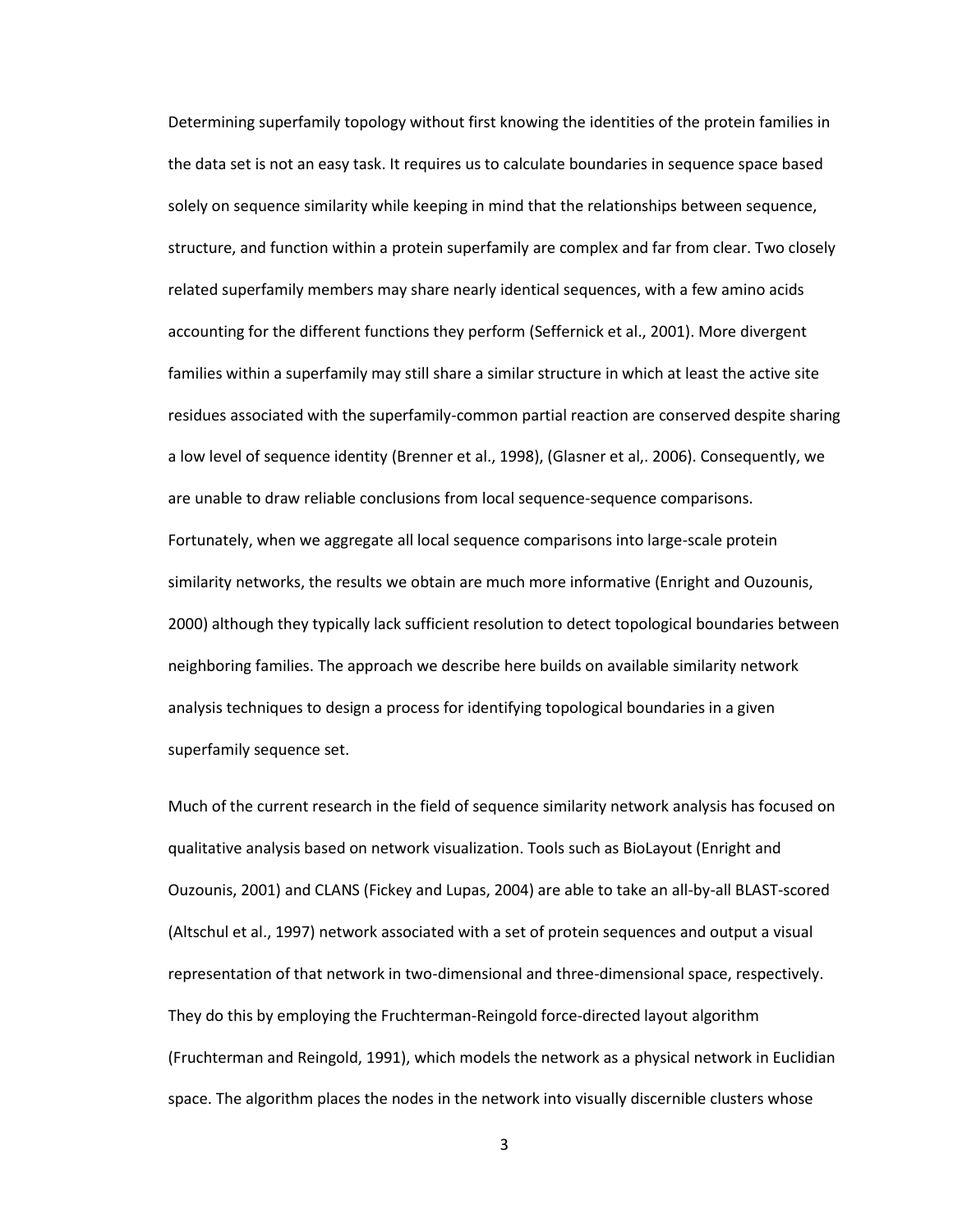distance to one another is a function of their connectivity and BLAST scores. These groups might represent subsets within a monofunctional family, or a collection of strongly related families. Individual groups close to each other in Euclidian space may represent functionally separable families that are nonetheless very similar to one another. The groups that are far apart due to little or no direct connectivity (as can be captured using BLAST as a comparison tool) are a result of sequence divergence. As the distance between groups increases, the degree of functional overlap between proteins represented in the network decreases (Adai et al., 2004). By visualizing these spatial properties of a network, we obtain a reasonable global representation of all sequence data within a superfamily.

While network visualization is a useful tool for hypothesis generation, it does not always accurately define a topology between functional classes of proteins within a superfamily. In order to improve the definition of topology, it is first necessary to delineate boundaries between all distinct pairs of neighboring families in a manner that best approximates functional differences. Visualization constrains us to label these boundaries using cluster distributions in two or three-dimensional space. The network itself, however, is a multidimensional object. If we do not know in advance the distribution of network variance across all possible dimensions we run the risk of inferring the incorrect topology based on statistically insignificant distances (Vlachos et al., 2002).

Even if we ignore the issue of dimensionality, we are still unable to accurately determine topology between functionally distinct protein clusters using just the visual representation of a network. As the number of edges between neighboring clusters increases in large networks, the visual representation deteriorates. The clusters are drawn towards one another by the attractive force proportional to the number of connecting edges. Eventually, the proximity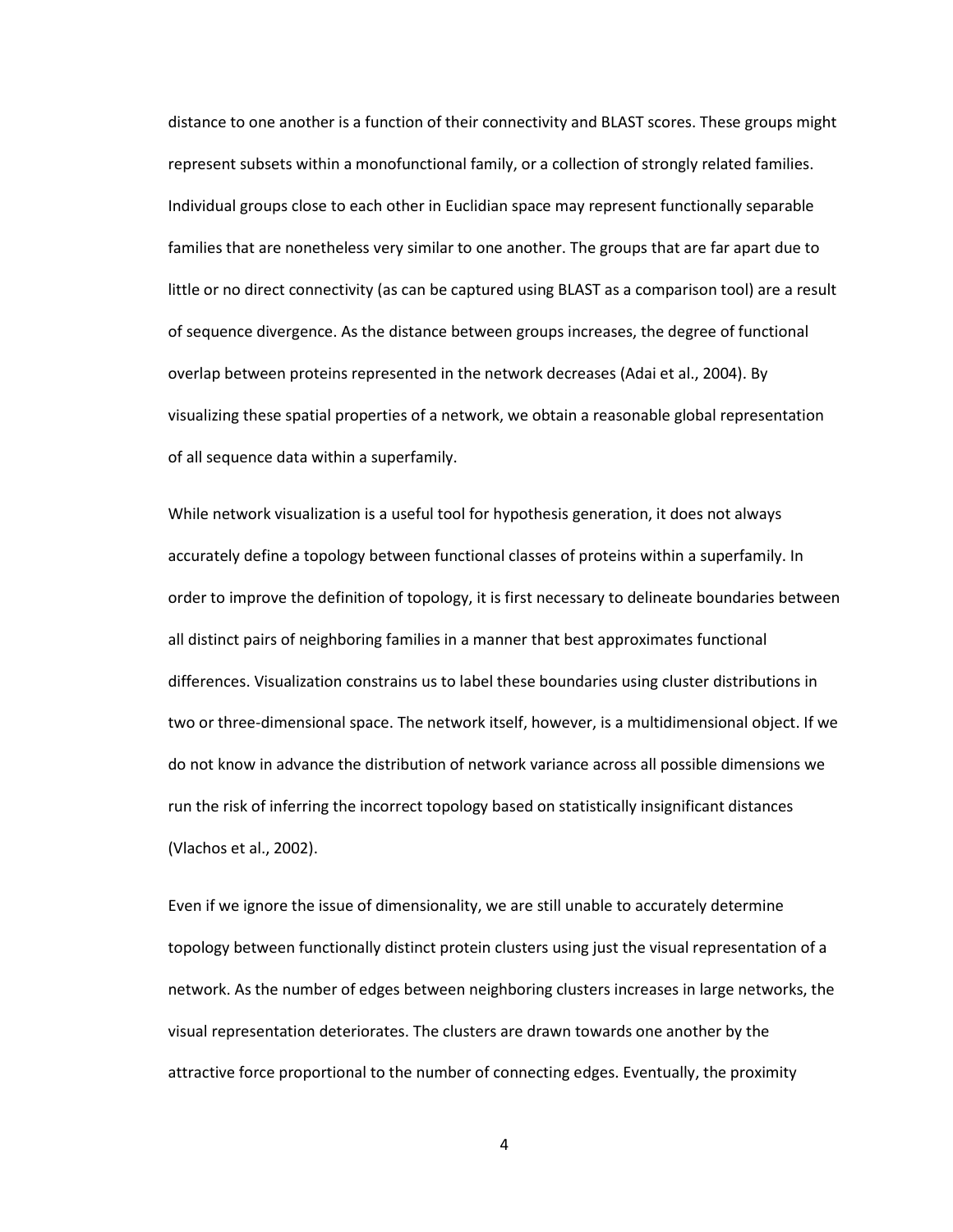between the clusters blurs the spatial border between them and multiple clusters merge into a single large cluster. The user of the network visualization tool is then left with an incomplete representation of the topological relationships between families in the dataset.

Little previous work has been done to address the issue of visual complexity resulting from excess edges in similarity networks. One current approach is to select a threshold and remove all edges with weights below the threshold (Medini et al., 2006). The threshold is manually adjusted until a value is reached that eliminates many redundant edges while maintaining network connectivity. This approach falls short, however, because not all clusters in the network share equal connectivity. When using a threshold suitable for a majority of edges in the network, clusters of outliers connected to the core of the network with very low edge weights may break away, or clusters with multiple poorly weighted connections will disintegrate. It is therefore difficult to maintain network connectivity, which is needed to determine topology, while filtering edges using only a single threshold value.

The goal of the work we describe here is to develop a better filtration approach that maintains network connectivity while highlighting both individual clusters and the topological relationships between them. To do so, we focus on a quantitative analysis of the clusters within similarity networks. The automated clustering of proteins into families based solely on connectivity within protein similarity networks is an expanding area of research. Building on graph theory-based network clustering techniques (Frivolt and Pok, 2006), algorithms such as TribeMCL (Enright et al., 2002) and RANKPROP (Noble et al., 2005) attempt to isolate tightly integrated sets of nodes using criteria such as edge density and edge weights. These algorithms are parameterized to classify protein sequences into unique families using alignment-based protein similarity networks. The clusters they compute are likely to correspond with spatial clusters of nodes that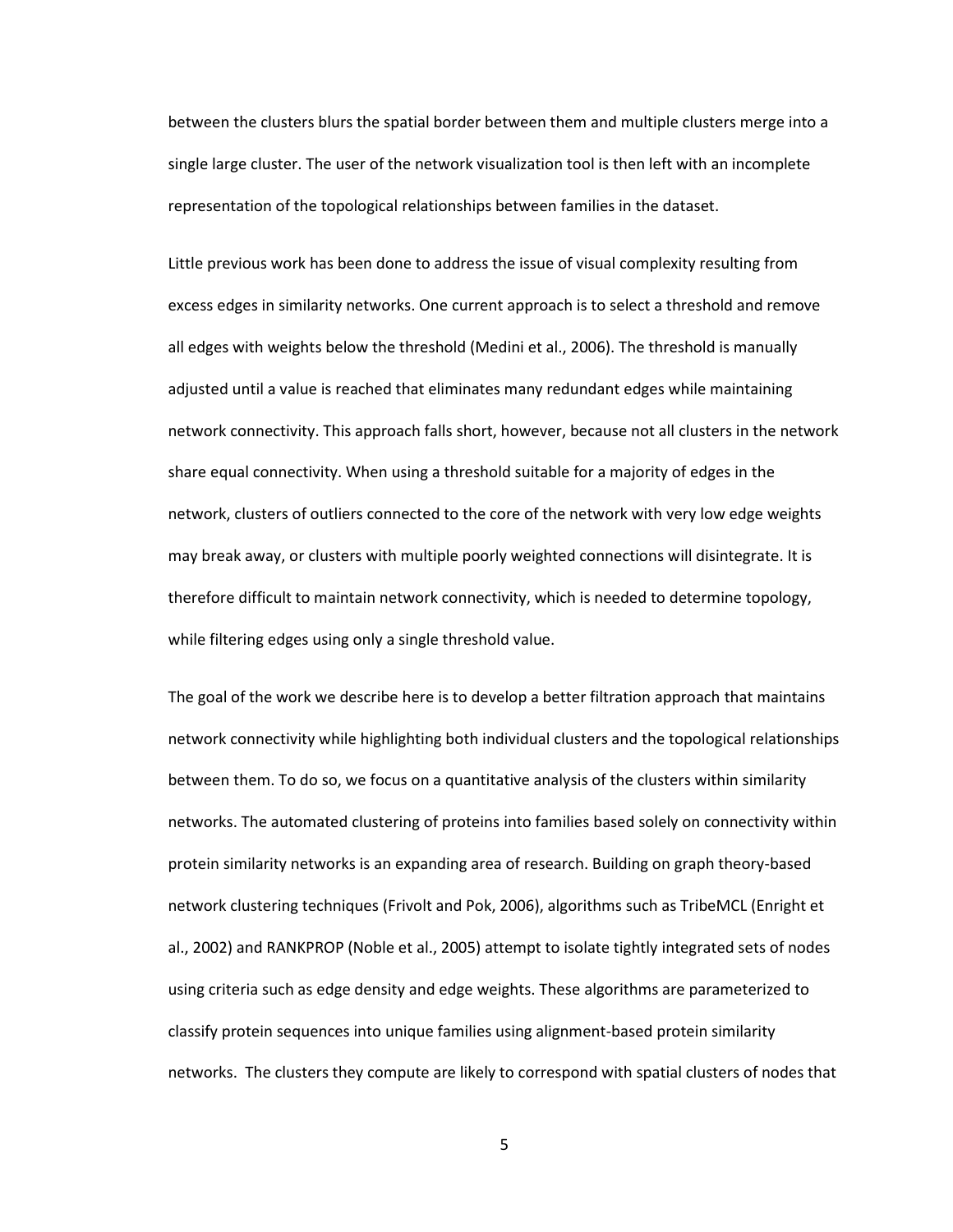aggregate together in a force-directed layout, but because the clustering is not based on the spatial proximity of nodes, dimensionality is not an issue.

By clustering the nodes in the network, followed by further analysis, we are able to achieve an effective filtration protocol for reducing the number of edges within a network and elucidating the topology in the associated data set. We accomplish this by first clustering the network into sets of tightly connected components. All edges outside the clusters are then removed from the network, leaving isolated clusters. Next, the clusters are reconnected by reinstating a small set of best-scoring edges between nodes in different clusters. Edges added back into the network represent the boundary between pairs of neighboring clusters and define the topological structure of sequences in the dataset. Finally, we visualize the filtered network using a forcedirected layout. The layout of the filtered network qualitatively highlights the topology spanning the clusters, allowing for more intuitive hypothesis generation.

# **2 Methods**

## **2.1 Outline of the Network Filtration Protocol**

Given an all-by-all BLAST-scored protein similarity network, we want to filter it such that individual families within the network fall into obviously distinguishable clusters and that the sequences most optimally connecting the separate clusters are visible within the network. The protocol for accomplishing this can be summarized as follows:

- **1.** Compute an all-by-all protein similarity network using BLAST;
- **2.** Cluster the nodes in the network and remove all edges that do not connect two nodes in the same cluster;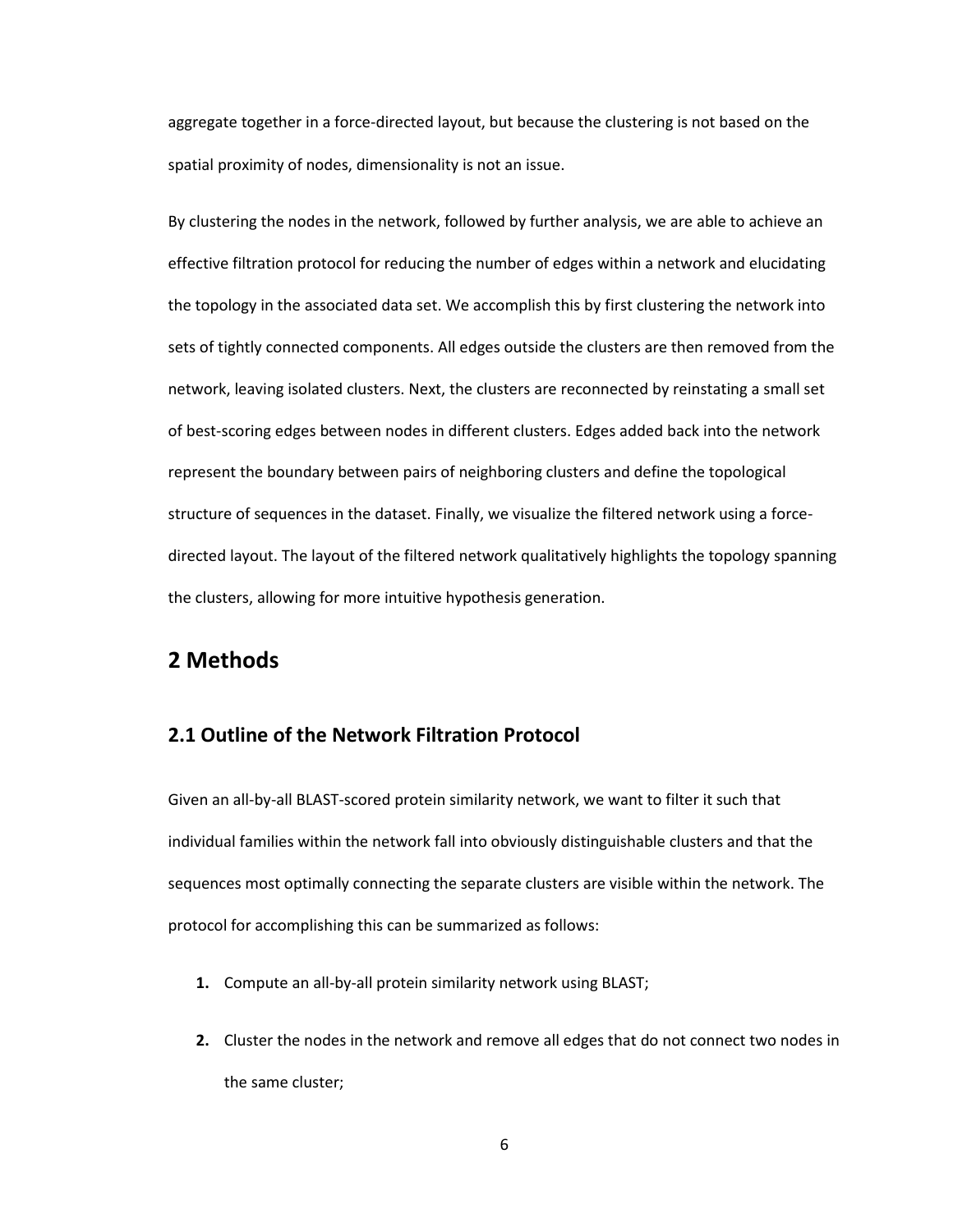- **3.** Reconnect the clusters using the minimum number of reasonably weighed edges;
- **4.** Visualize the network using a force directed layout algorithm.

#### *2.1.1 Computing the Similarity Network*

For any input data set, we carry out an automated BLAST search for every sequence in either the NCBI NR database using default parameters, or a custom database built from selected input sequences. Although skewed expectation values result from running a custom BLAST search compared to running a search against the much larger NCBI NR database, this skew is unimportant relative to the topology of the network itself. The BLAST expectation value (evalue) cutoff for each search is set to one in order not to miss possible connections, although this e-value does not represent a statistically significant match.

Each protein is treated as a node in the similarity network. Whenever a BLAST alignment is returned between two proteins in the data set, we connect these proteins with an edge. Each edge is given a weigh equivalent to the –log of the BLAST e-value.

#### *2.1.2 Clustering the Network*

After computing the similarity network, we carry out clustering using techniques discussed in chapters one and two. We prefilter the network and run MCL in order to cluster the nodes into families. MCL is our algorithm of choice because of its speed and its reliability when a threshold is applied.

#### *2.1.3 Reconnecting the Clusters*

After we have isolated the clusters, our goal is to reconnect these clusters using a minimal subset of edges from the original all-by-all network. We strive to reconnect clusters by maximizing the connectivity between closely related clusters while minimizing the presence of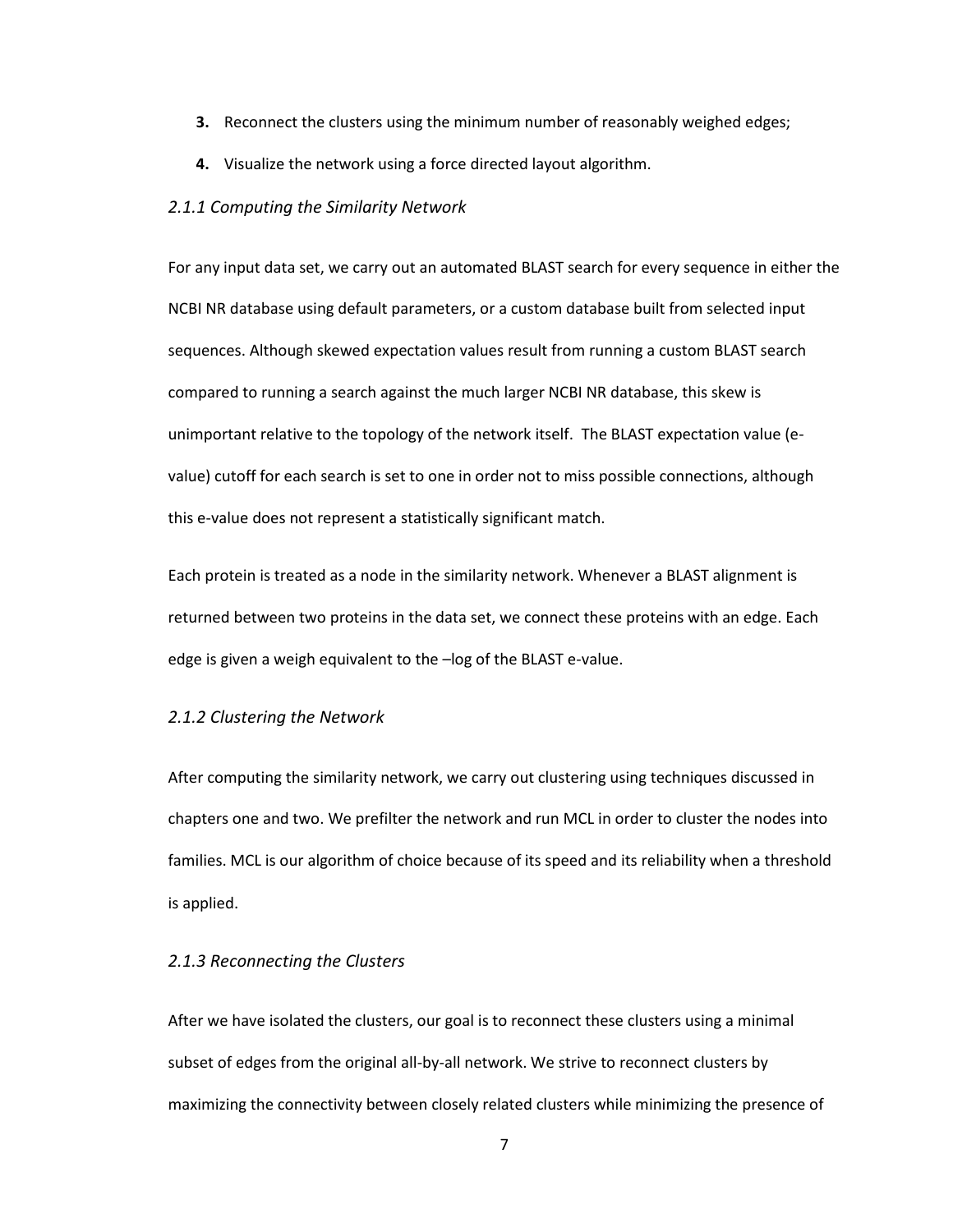redundant edges. We accomplish this by computing edges from all possible minimum spanning trees (Prim, 1957) connecting all clusters, using a modified version of Kruskal's algorithm (Kruskal, 1956). These edges, defining the topology between clusters, are added back into the network. Edge weights are rounded to integer values when computing all minimum spanning trees to help address the noisy nature of BLAST e-values. The detailed procedure for our cluster reconnection algorithm is as follows:

- **1.** Create an empty graph list gL and an empty edge list eL. Go to step 2.
- **2.** For each cluster X outputted by tribeMCL, create a graph gX such that all edges from the original unfiltered network connecting the nodes in X are present in gX. Add gX to list gL. Go to step 3.
- **3.** Select all intercluster edges from the unfiltered network that are not present in any graph gX in gL. Add these edges to eL. Go to step 4.
- **4.** Sort edges in eL from largest to smallest edge weight. Go to step 5.
- **5.** If the length of eL is zero, return all nodes and edges present in gL. This is the final filtered network. Otherwise go to step 6.

#### *2.1.4 Visualizing the Network*

We visualize the final filtered network in Cytoscape (Shannon et al., 2003), an open-source Javabased program originally designed to display protein-protein interaction networks. Cytoscape allows users to assign multiple attributes to the nodes and edges of a given network and then map a set of colors to these attributes. For example, those nodes that represent functionally categorized proteins can be assigned a color based on their family identity. Edges can also be assigned a color based on whether or not they connect nodes from neighboring clusters, as well as on the statistical significance of the corresponding edge weight. The final network is then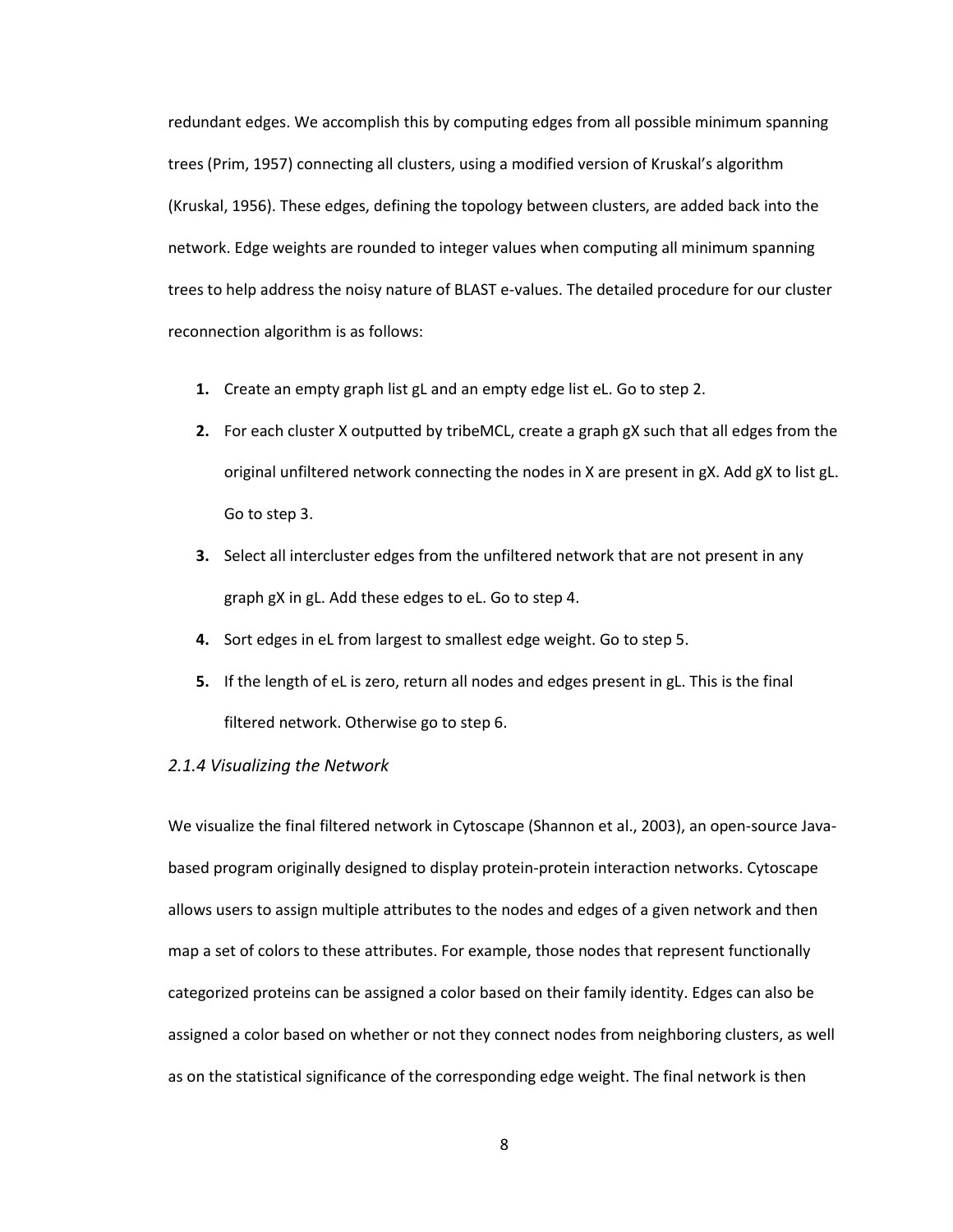displayed using Cytoscape's "organic" layout, a force-directed layout algorithm available within the "yfiles" plugin and a standard part of the Cytoscape distribution.

## **2.2 Data Set Selection**

#### *2.2.1 Designing the Protocol*

In order to design our filtration protocol, we used a gold standard collection of manually annotated sequences (Brown et al., 2006) from the enolase (Babbitt et al., 1996) superfamily. We downloaded 681 enolase sequences from the Structure Function Linkage Database (SFLD) (Pegg et al., 2006). We used this dataset for the development of our protocol because it represents a highly divergent superfamily in which families evolve at variable rates. All edgeweights were derived using the NCBI NR database.

#### *2.2.2 Testing the Significance of the Generated Network Topologies*

It has long been established that evolutionary proximity corresponds to structural and functional similarity (Perutz et al., 1965). Protein families rooted directly from the same branch point in a phylogenetic tree share a higher degree of similarity than families that are not. With this axiom in mind, we decided to compare how network topology relates to evolutionary branching in a well-studied phylogenetic tree. Our goal was not to correlate topology with evolution, but rather to examine the manner in which protein structural and functional similarities could be inferred from a network.

To generate a test dataset, we focused on the kinase superfamily (Manning et al., 2002). In a recent study (Scheeff and Bourne, 2005), the phylogenetic tree for the kinases was generated using rigorous stochastic optimization (Ronquist and Huelsenbeck, 2003) that incorporates both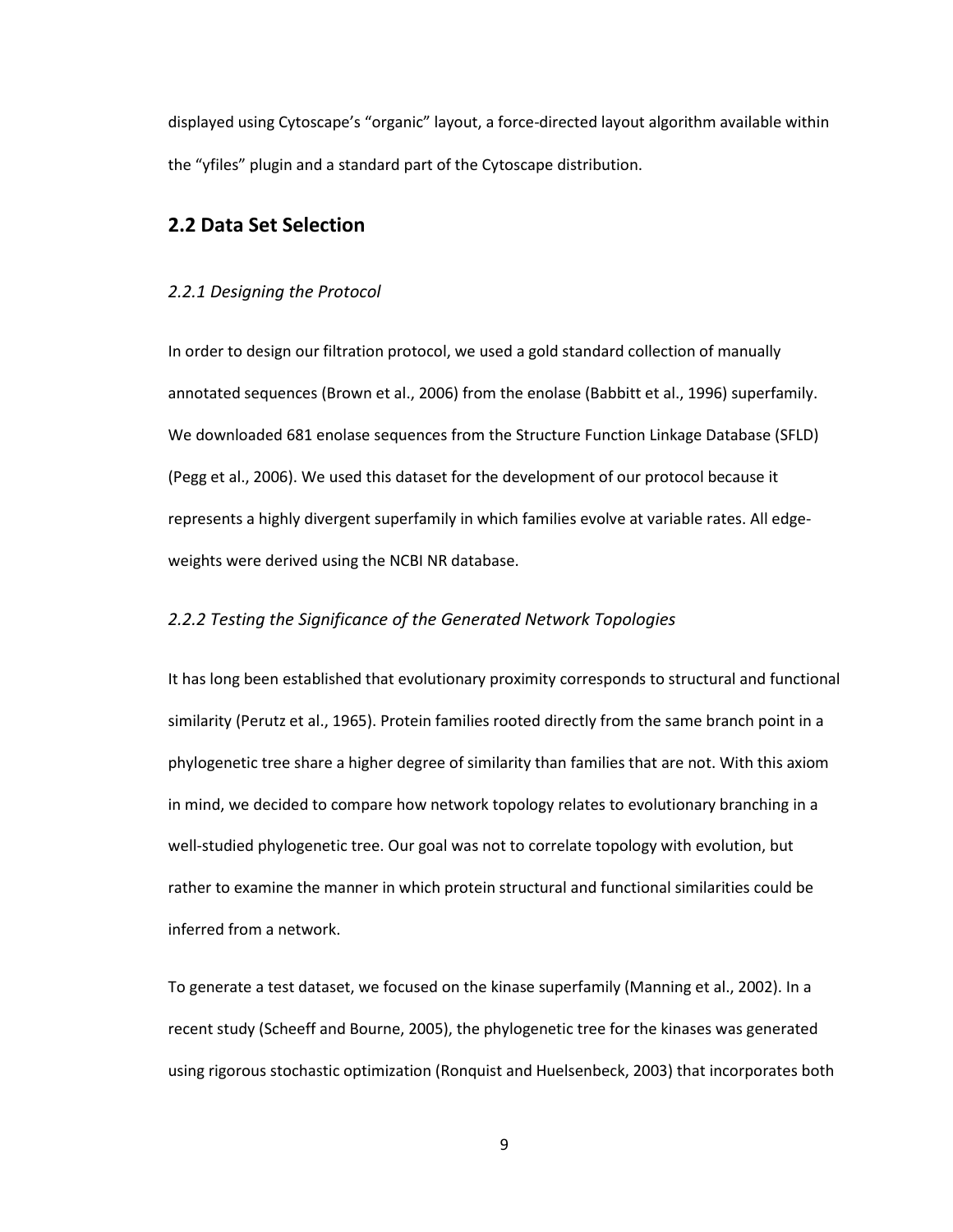sequence and structural information. The resulting tree encompasses the evolutionary history of 21 kinases, each one from a unique family. The families divide into nine different kinase functional classes. We searched for these families in the KinBase [http://kinase.com/kinbase/] and the KinaseNet [http://www.kinasenet.org] kinase sequence databases. Thirteen of the families were found in one or both of the databases. These families encompassed all nine classes, and encapsulated a total of 527 sequences. We used the sequences to generate a filtered network representation of the kinase superfamily. All edge-weights were derived using a custom database.

# **3 RESULTS**

#### *3.1 Visualizing the Topology in the Enolase Superfamily Network*

We compared the unfiltered enolase superfamily network from our development dataset to the network output by our filtration protocol. Figure 3.1 shows the unfiltered network. Each node is labeled a distinct color based on the SFLD curated family assignment.

The color coding of nodes in Figure 3.1 makes clear the strong presence of family based clusters within the similarity network. The boundaries between the clusters, however, are generally not clear. It is also difficult to see, through a purely qualitative analysis, how the families transition from one cluster to another. Furthermore, while we observe the presence of certain separate clusters due to the color coding based on characterized family assignment, a researcher visualizing a previously uncharacterized superfamily for which high quality annotation is unavailable would likely be unable to distinguish between adjacent components of the network.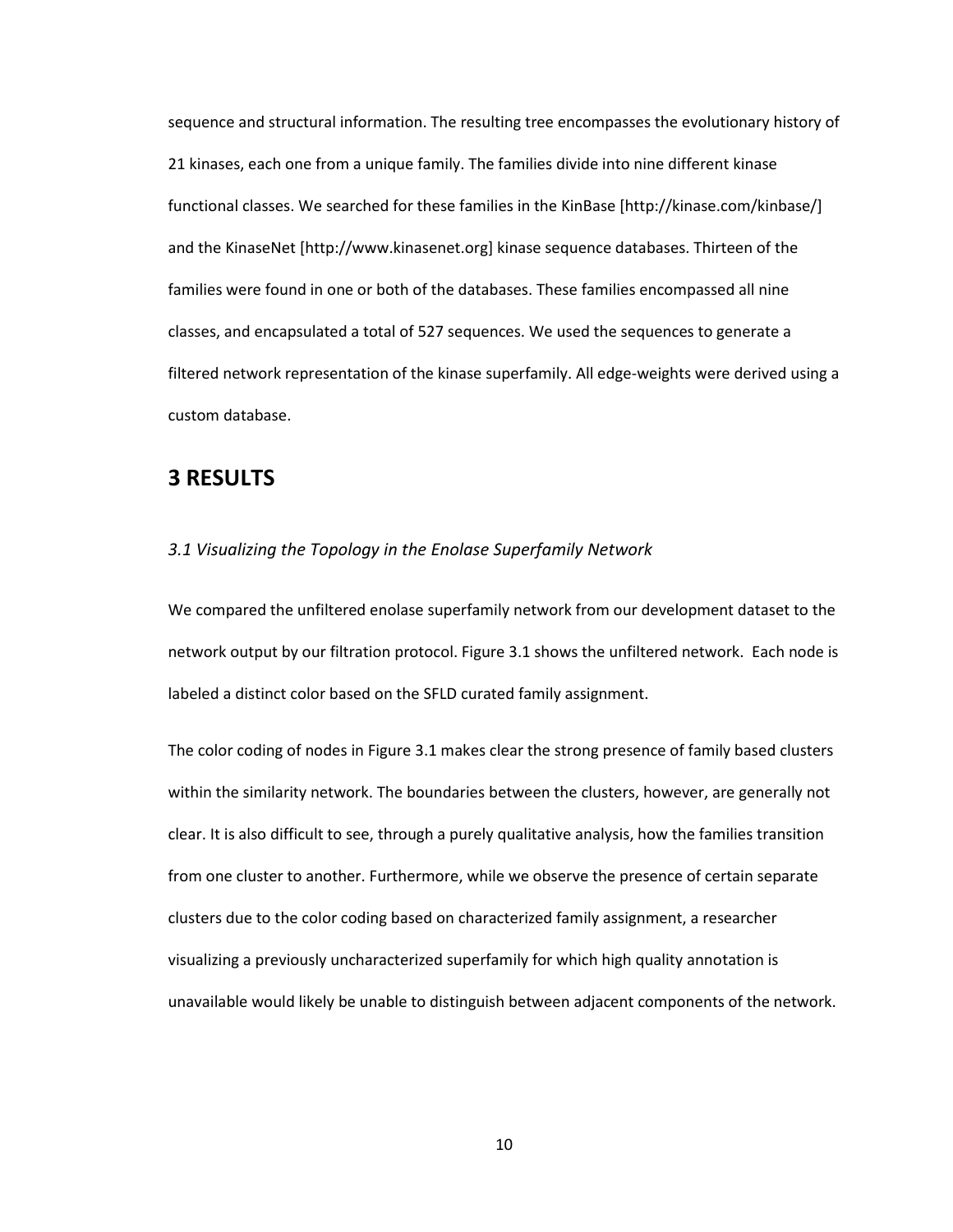

\_\_\_\_\_\_\_\_\_\_\_\_\_\_\_\_\_\_\_\_\_\_\_\_\_\_\_\_\_\_\_\_\_\_\_\_\_\_\_\_\_\_\_\_\_\_\_\_\_\_\_\_\_\_\_\_\_\_\_\_\_\_\_\_\_\_\_\_\_\_\_\_\_\_\_\_\_\_

**Fig. 1** Unfiltered Enolase similarity network. Edge-weighed force-directed representation for the pairwise BLAST similarities in the enolase superfamily. Nodes of the same color group together in two-dimensional space, but it is difficult to distinguish which nodes are responsible for the transition between neighboring families. Certain large spatial clusters are composed of nodes belonging to multiple families. While the nodes in a given family do tend to co-locate, this is only discernible due to their shared color scheme. This would not have been visible if the identities of these families were not known prior to generating the network.

The corresponding filtered network is shown in Figure 3.1 and demonstrates the final output of our network filtration protocol. The enolase superfamily has been separated into clearly distinguishable components by our protocol, corresponding, for the most part, to known protein families. These components are connected by edges that designate pairs of components as neighbors. Edge color defines how closely the components neighbor one another, with the least

\_\_\_\_\_\_\_\_\_\_\_\_\_\_\_\_\_\_\_\_\_\_\_\_\_\_\_\_\_\_\_\_\_\_\_\_\_\_\_\_\_\_\_\_\_\_\_\_\_\_\_\_\_\_\_\_\_\_\_\_\_\_\_\_\_\_\_\_\_\_\_\_\_\_\_\_\_\_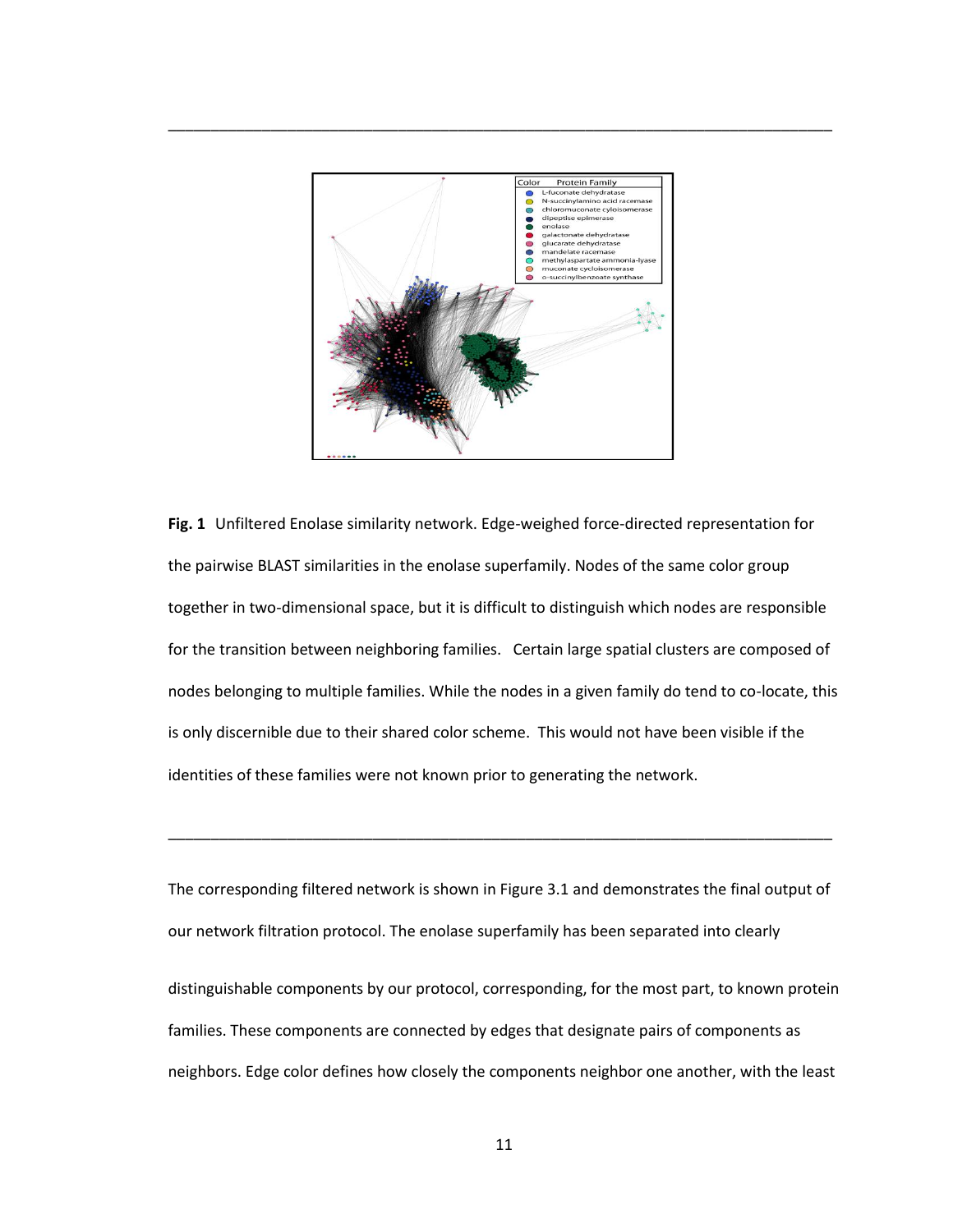significant edges shown in blue. The topological relationships between components are easy to detect by direct inspection of the network layout.

The overall connectivity of the family relationships within the enolase superfamily fail in some cases to reflect relationships inferred from highly curated observations derived using experimental methods. For example, the blue edges shown in Figure 3 connecting the OSBS/NSAR and the enolase [family ] cluster reflect e-values that range from  $10^{-29}$  -  $10^{-74}$ . Because they are both of low statistical significance and highly complex, the most difficult of the family relationships to capture for this superfamily are those relating the families in the muconate lactizing enzyme (MLE) subgroup.

## **3.2 Structure, Function, Topology and Evolution in the Muconate**

## **Lactonizing Enzyme Subgroup**

#### *3.2.1 Introduction to the Muconate Lactonizing Enzyme Subgroup*

The MLE subgroup is a well-studied subset of the enolase superfamily (Glasner et al., 2006). Our enolase dataset represents six catalytic reactions from the MLE subgroup. These include muconate cycloisomerase (MLE I), choloromuconate cycloisomerase (MLE II), Dipeptide epimerase (DipEp), N-succinylamino acid racemase (NSAR), and o-succinylbenzoate synthase (OSBS). Proteins in the OSBS family are particularly difficult to classify because they are highly divergent. Some members share less than 15% pairwise sequence identity with other members of the family. Additionally, certain OSBS enzymes are capable of catalyzing both OSBS and NSAR reactions (Palmer et al., 1999; Sakai et al., 2006). Despite this divergence and promiscuity, careful phylogenetic analysis has revealed that members of the OSBS family (including the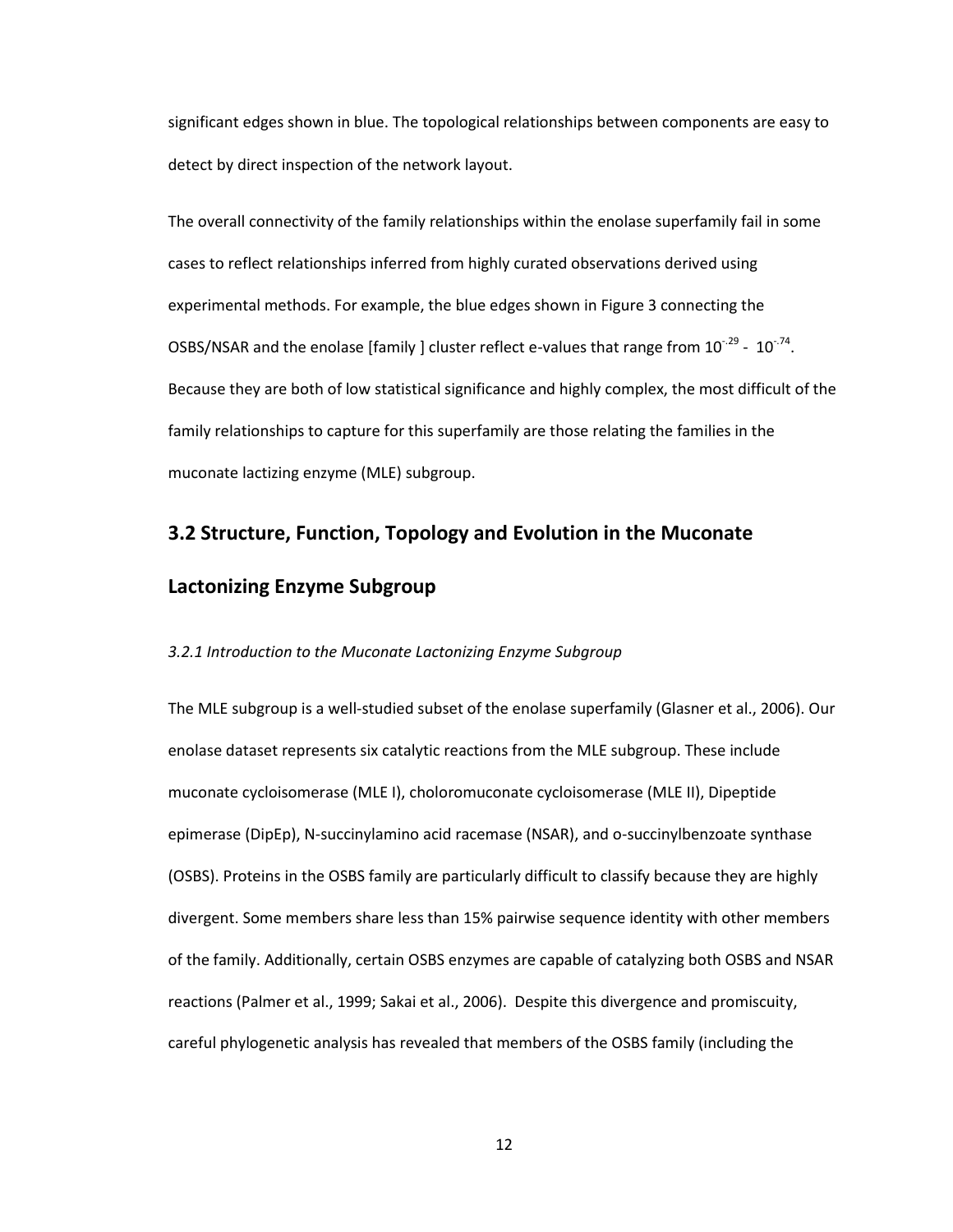OSBS/NSAR enzymes) are monophyletic and more closely related to one another than they are to other families in MLE subgroup (Glasner et al., 2006).

We wanted to explore how this messy interplay of sequence, structure, function, and evolution within the MLE subgroup correlates with network topology. We therefore examined in more detail the topology of the subgraph in the filtered enolase network corresponding to the MLE subgroup (Figure 3.2B).

#### *3.2.2 Clustering the MLE Subgroup*

The MLE I and MLE II families, which catalyze very similar isomerization reactions, group together in a single cluster. The DipEp family is split across four clusters of sizes one, 11, 15, and 32, respectively. As expected, the divergent OSBS family was distributed across multiple clusters of various sizes. Seven clusters were composed of only a single node. Five clusters each contained between three and eight nodes. The remaining three clusters contained between 12 and 27 nodes.

One of the OSBS clusters includes several proteins annotated as NSARs in the SFLD. Three of these have been experimentally characterized and are promiscuous for both OSBS and NSAR activities (Sakai et al., 2006). The functions of the other proteins annotated as NSAR or OSBS in this cluster have not been experimentally determined, but phylogeny and comparative genomics suggest that while some are physiologically required for OSBS activity, others are more likely to function as NSARs in the cell (Glasner et al., 2006).

#### *3.2.3 OSBS Connectivity*

The OSBS family forms a monophyletic group in the MLE subgroup phylogeny (Glasner et al., 2006). We therefore had expected there to be a direct path connecting all OSBS clusters. For the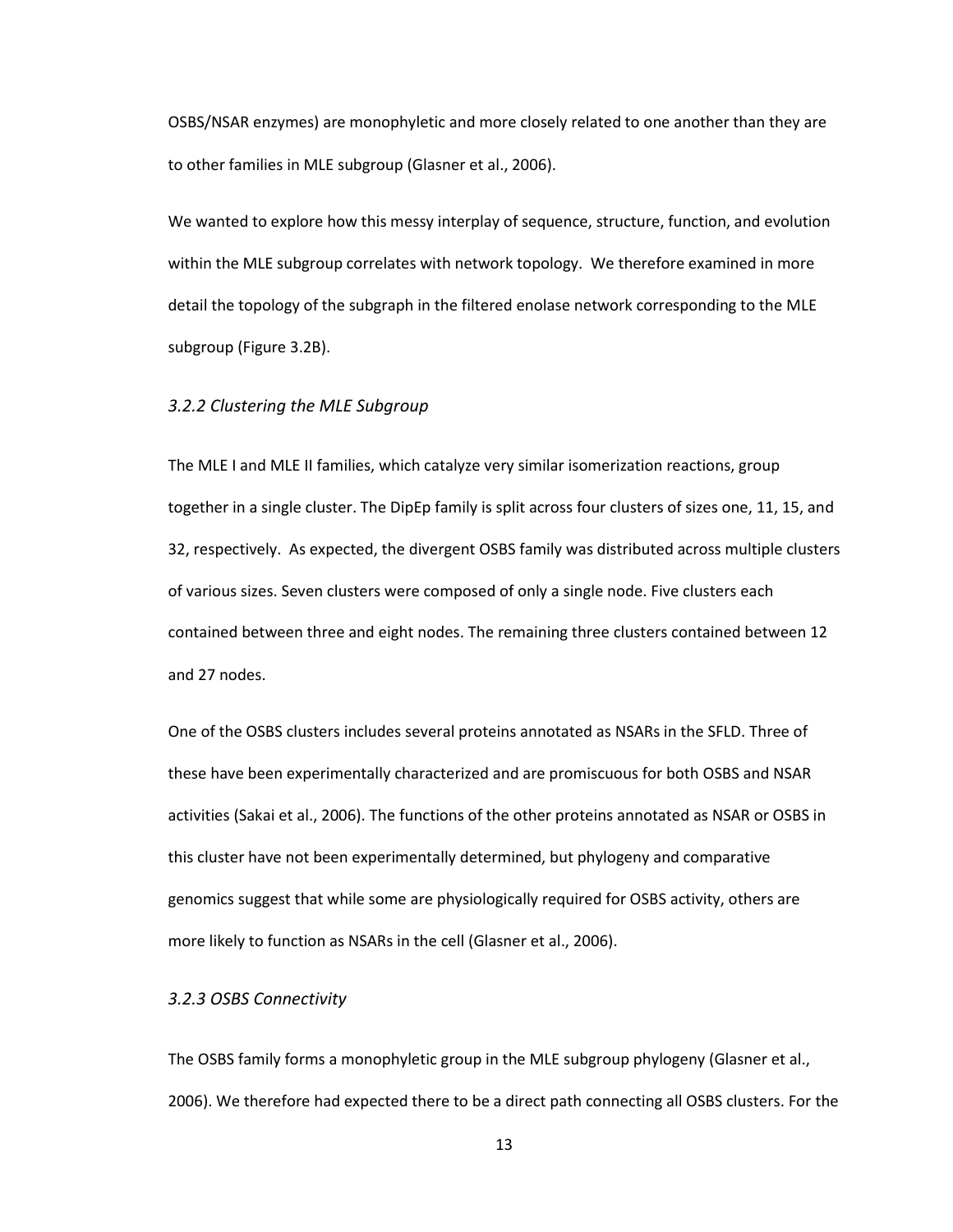

\_\_\_\_\_\_\_\_\_\_\_\_\_\_\_\_\_\_\_\_\_\_\_\_\_\_\_\_\_\_\_\_\_\_\_\_\_\_\_\_\_\_\_\_\_\_\_\_\_\_\_\_\_\_\_\_\_\_\_\_\_\_\_\_\_\_\_\_\_\_\_\_\_\_\_\_\_\_

**Fig. 2** Enolase similarity network. (a) Unweighted force-directed layout representations of the enolase similarity network after processing with our filtration protocol. Edges between nodes in the same cluster are colored black. Edges connecting nodes from neighboring clusters are colored blue, red, and green, based on edge weight. Blue edges have an edge weight of less than 10 (e-value > 1 x 10-10). Green edges have an edge weight between 10 and the prefiltering threshold (33, corresponding to an e-value = 1 x 10-33). Red edges have an edge weight greater than the threshold (e-value < 1 x 10-33). Parts of the network have been positioned manually to minimize overlap between red edges. Nodes clustered into the same functional class are clearly visible as discrete circular clusters within the network. Many of these clusters are highly homogeneous with respect to the color assignments generated from SFLD annotation (the names of the protein families have been added by hand for this figure). The global topology of the clusters is easy to distinguish. (b) Subgraph of the enolase network in Figure 3.2 containing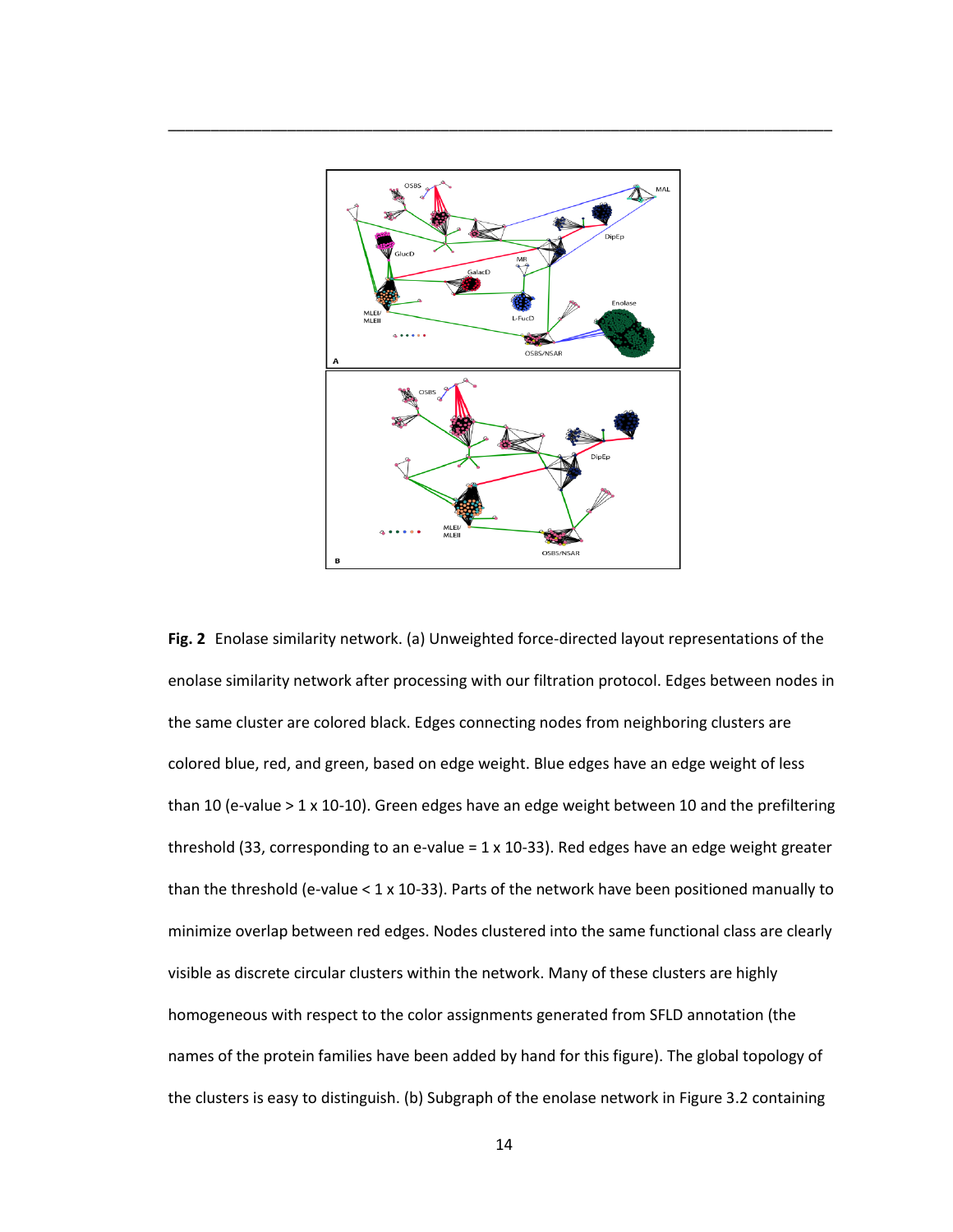just the families from the MLE subgroup. All other families have been deleted from the layout depicted in 4A. The OSBS proteins in the OSBS/NSAR cluster do not directly connect to other members of the OSBS family, despite being more closely related to the OSBS family than are other families within the superfamily. Interestingly, structural superposition shows that the structurally characterized OSBS/NSAR from Amycolatopsis is more similar to an MLE (lower RMSD) than to other structurally characterized OSBSs (Glasner, 2006).

most part this was the case. Eleven of the clusters were connected by a direct path, uninterrupted by the presence of sequence from other families. Edge weights bridging the gap between these clusters ranged from six to 36. One of the 11 clusters connects to AEE with an edge weight of 18. Another connects to MLE I/II with an edge weight of 13.

\_\_\_\_\_\_\_\_\_\_\_\_\_\_\_\_\_\_\_\_\_\_\_\_\_\_\_\_\_\_\_\_\_\_\_\_\_\_\_\_\_\_\_\_\_\_\_\_\_\_\_\_\_\_\_\_\_\_\_\_\_\_\_\_\_\_\_\_\_\_\_\_\_\_\_\_\_\_

Despite the connectivity between most OSBS clusters, the OSBS/NSAR cluster does not directly connect to the other 11 OSBS clusters. Instead, it connects to both AEE and MLE I/II with edge weights of 29. This was quite unexpected. The OSBS proteins in that cluster appear closer in sequence space to members of other families then they do to the members of the family with which they share the same function.

There is little evidence to explain this discrepancy except to note that BLAST e-value is not a good enough metric to resolve this type of complexity. While the topology of a BLAST-based filtered similarity network is useful as a hypothesis generator, we are unable to use that topology in order to draw a definitive conclusion.

*3.2.4 Interpreting the Significance of Neighboring Clusters in a Filtered Similarity Network*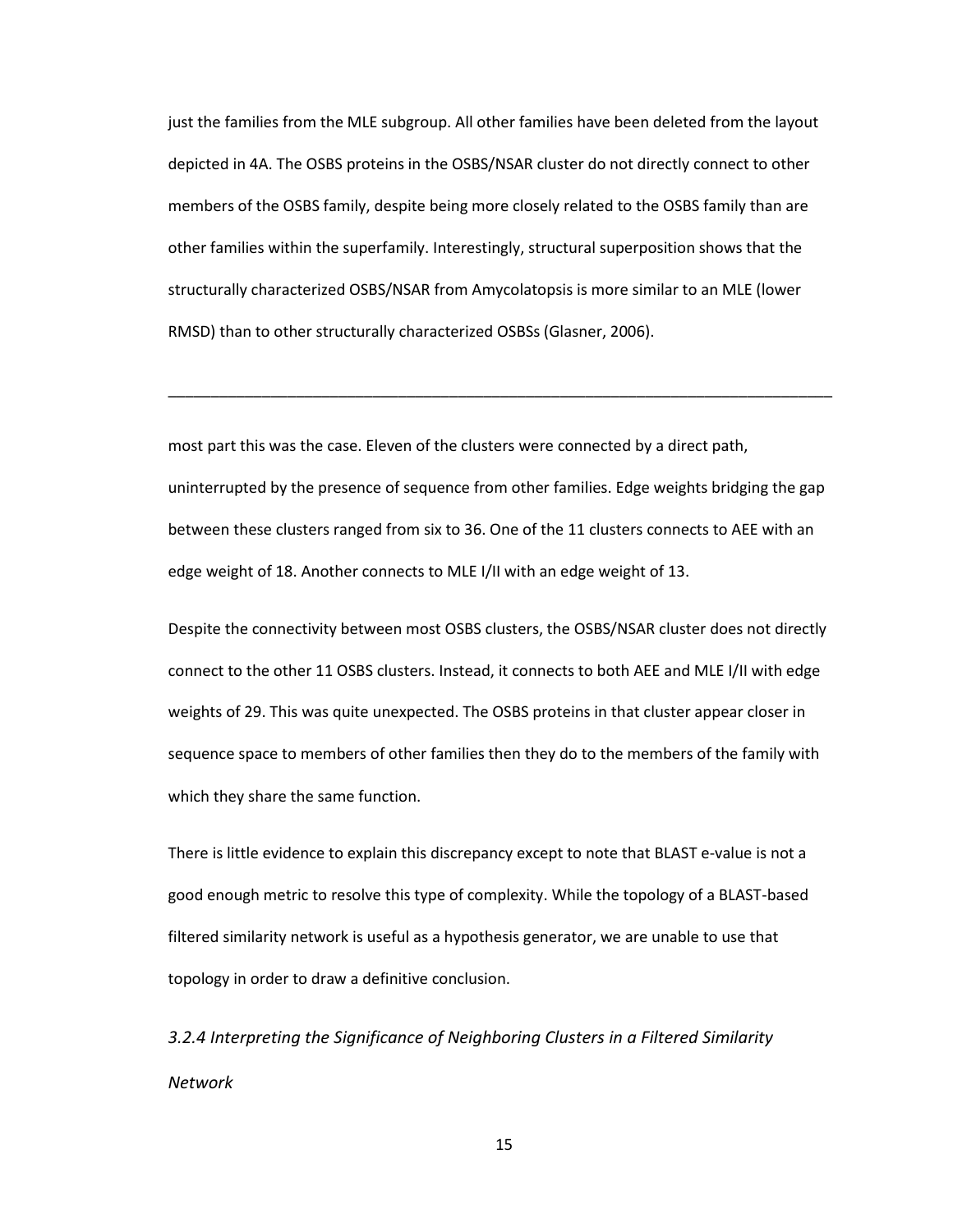Our investigation of the MLE subgroup revealed that the presence of an edge between two distinct clusters is not necessarily a good indication of evolutionary proximity. Rather, the edge implies that the proteins in the two neighboring clusters share some degree of similarity as it can be identified by the comparison method used, in our case the BLAST algorithm, which in turn implies that the proteins share some degree of functional similarity. For the network shown in Figure 3.2B, all clusters in the group have already been validated as sharing some degree of functional similarity by definition—they are all members of the enolase superfamily, each protein of which performs a common partial reaction mediated by a conserved constellation of active site residues that in most cases are easily identified by BLAST (Babbitt, 1996).

It is important to emphasize that we currently have no way of inferring the degree of similarity between two neighboring clusters. Any conclusions we draw about the similarity between two clusters connected by an edge can only be made relative to all other nodes that these clusters do not neighbor. For example, the 375 member enolase family is a direct neighbor to the cluster of OSBS/NSAR sequences. The edge weight connecting the two clusters is zero, indicating that the BLAST alignment between enolase and OSBS/NSAR is not statistically significant. Based on this data we are unable to interpret how much functional similarity is shared between the enolase and OSBS/NSAR clusters. We can, however, hypothesize that because the enolase family has no other neighbors in the network, the degree of overlap between enolase and all other proteins in the dataset is no more significant than the degree of overlap between enolase and OSBS/NSAR. As illustrated by this example, when drawing a hypothesis from a given network topology, it is important to consider not only all pair-wise neighbors, but also the set of all pair-wise clusters that do not neighbor one another.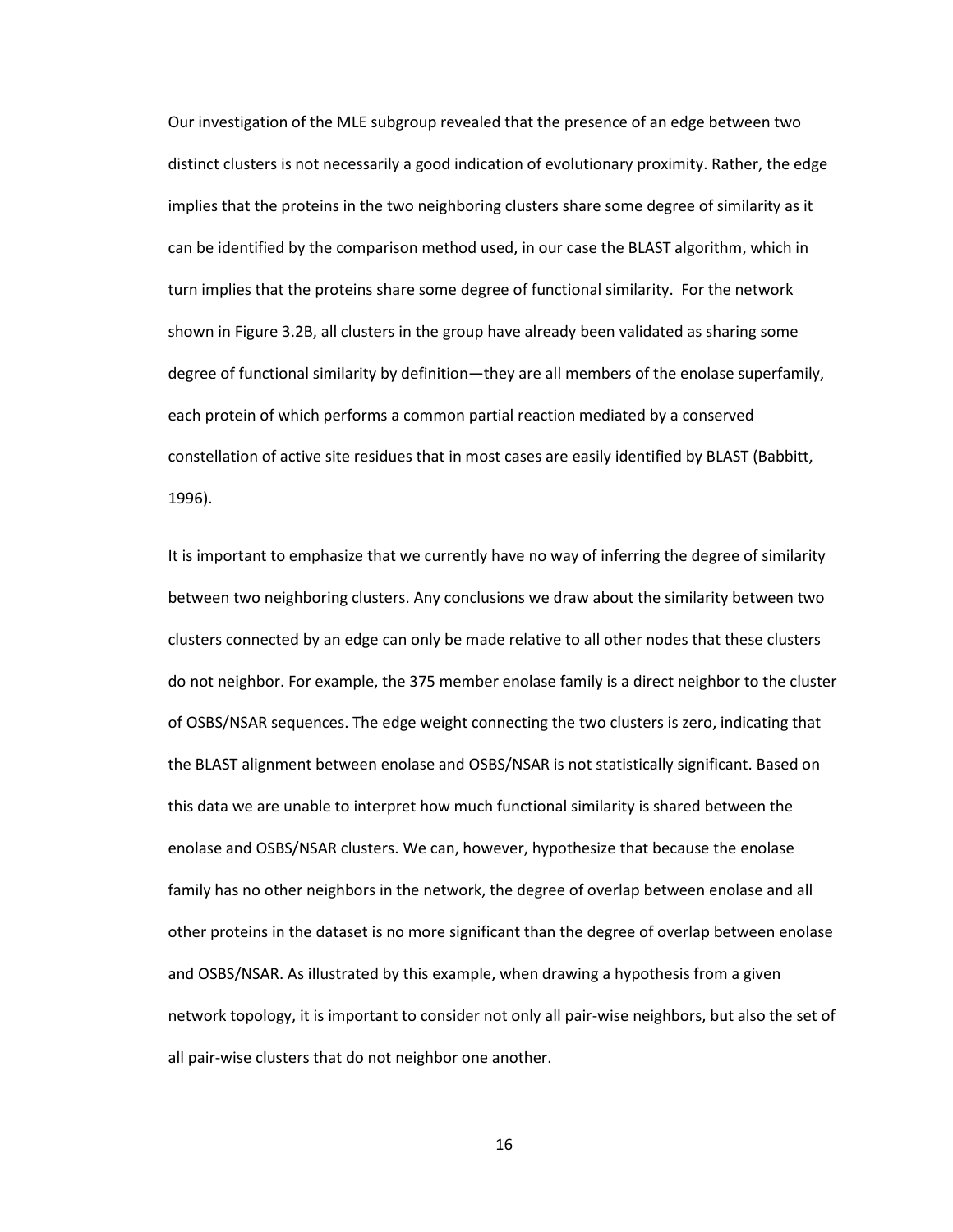# **3.3 Examining Protein Kinase Network Topology**

#### *3.1 Summary of the Kinase Network Topology*

We generated an all-by-all kinase similarity network (Figure 3.3A), which we then filtered using our protocol (Figure 3.3B) to produce 20 individual clusters. Nineteen pairs of neighboring clusters define the topology, indicating that no cycles are present. Three of the clusters are composed of multiple families belonging to the same functional class. Functional classes in the kinase superfamily designate groups of evolutionary related families frequently subject to similar functional regulation within the cell (Hanks and Hunter, 1995). Twelve clusters encompass all sequences from a single family within the dataset, while the five remaining clusters each contain a subset of sequences from a unique family.

Eight of the nine functional classes are well connected (Figure 3.3B). Any non-cyclic path between two members of a single well connected functional class contains only sequences from that particular functional class. This does not apply to the atypical kinases (AKs). No atypical kinase family connects directly to a second atypical kinase family.

Cluster degree, defined as the number of neighbors to a given cluster, is not uniform across the network. One cluster has degree eight, one cluster has degree four, three clusters have degree three, two clusters have degree two, and thirteen clusters have degree one. Cluster hubs, which neighbor multiple clusters at the same time, are clearly distinguishable in the network. This clustering information can be ascertained directly just by looking at the final network layout.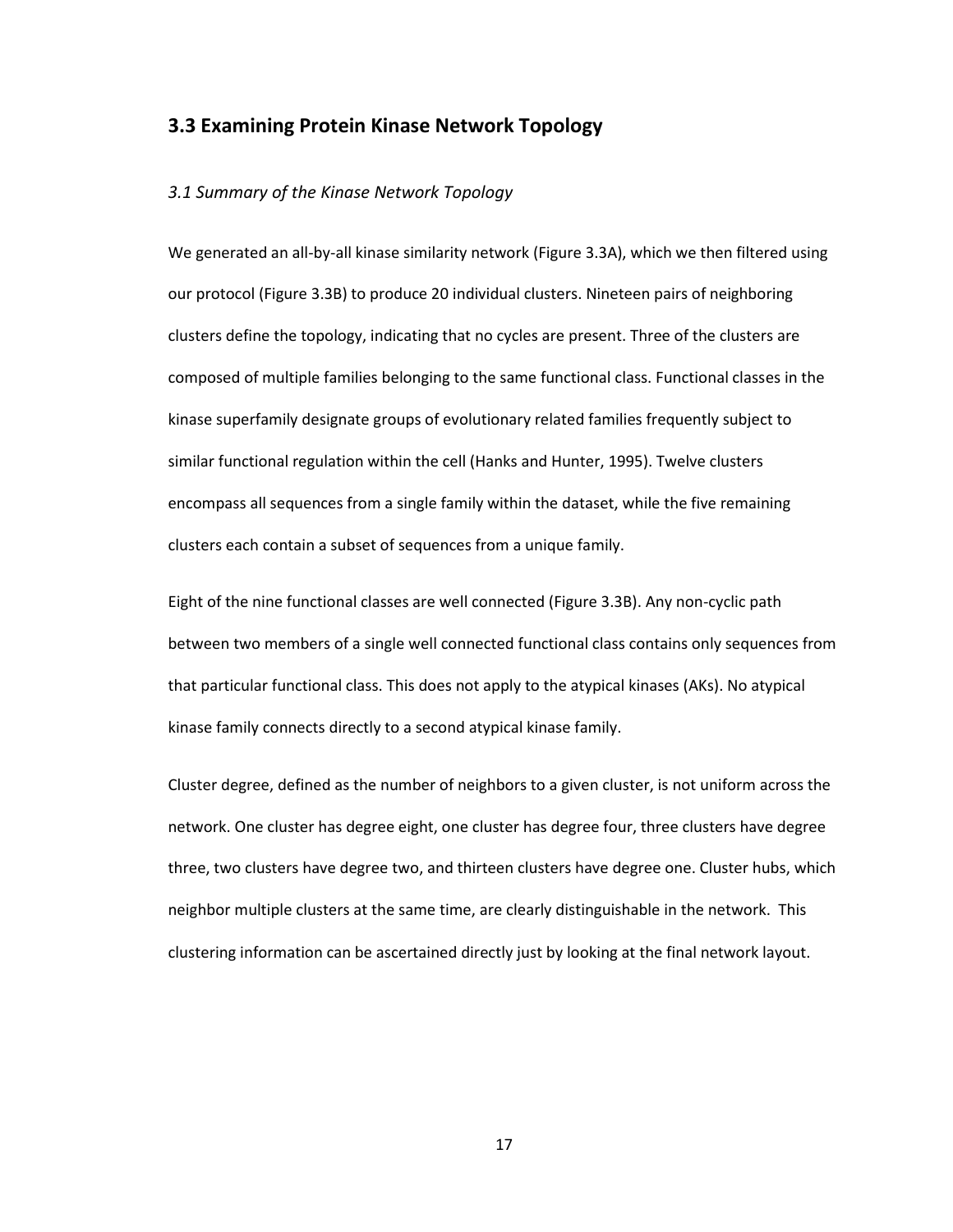

**\_\_\_\_\_\_\_\_\_\_\_\_\_\_\_\_\_\_\_\_\_\_\_\_\_\_\_\_\_\_\_\_\_\_\_\_\_\_\_\_\_\_\_\_\_\_\_\_\_\_\_\_\_\_\_\_\_\_\_\_\_\_\_\_\_\_\_\_\_\_\_\_\_\_\_\_\_\_**

**Fig. 3**. Kinase similarity network. (a) Edge-weighed force-directed representations for the pairwise BLAST similarities in the kinase superfamily. Nodes are colored by functional class and individual functional classes group by color within the network. Node classifications to functional classes and families were obtained from the KinBase and KinaseNet databases. No direct connectivity is discernible from this cluttered network representation. (b) Unweighted force-directed layout representation of the filtered similarity network colored by functional class. Edges connecting nodes from neighboring clusters are colored blue, red, and green, based on edge weight. Blue edges have an edge weight of less than 10. Green edges have an edge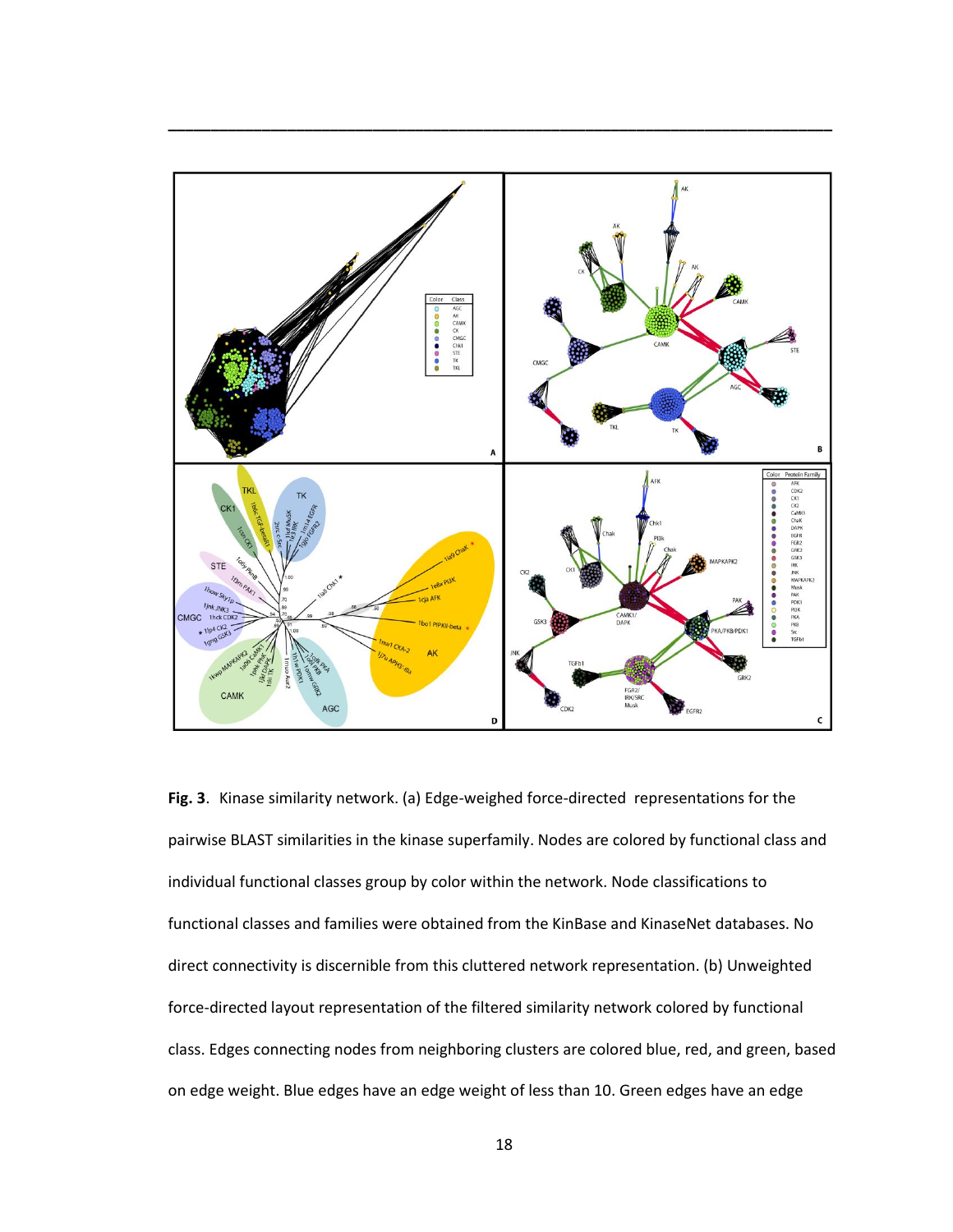weight between 10 and the prefiltering threshold of 42. Red edges have an edge weight greater than the threshold. Parts of the network have been positioned manually to minimize overlap between intercluster edges. The clusters correspond to either individual families or individual functional classes. Eight of the nine functional classes are well connected. According to the topology, the CAMK functional class is a central hub in the network, connecting five of the functional classes. (c) Unweighted force-directed layout representation of the filtered similarity network colored by family. (d) The kinase superfamily phylogenetic tree, optimized with Mr. Bayes using both sequence and structural data. Both families and functional classes are indicated in the tree. Leaves in the tree correspond to individual families. The labeled ovals encompassing multiple families, correspond to functional classes, as defined by (Scheeff and Bourne, 2005). Each oval, signifying a unique functional class, is labeled a unique color. Chk1 is the closest of the typical kinases to the AK functional class. Kinases labeled with a black asterisk are classified differently in the tree compared with the classification produced by Manning (Manning et al., 2002). Reprinted with permission of PLoS Computational Biology from (Scheeff and Bourne, 2005).

#### *3.3.2 Comparing Network Topology to Phylogenetic Branching*

We analyzed branching in the evolutionary tree from the 2005 Scheeff and Bourne study (Scheeff and Bourne, 2005) (Figure 3.3D). Three pairs of functional classes connect directly to a single internal node, while nine pairs of families also descend directly from a single branch point. Seven of these pairs are present in our data set. We are therefore able to compare network topology with phylogenetic branching in 10 functional classes and family pairs by measuring the hop distance between each of the pairs across the network. We defined hop distance as the

\_\_\_\_\_\_\_\_\_\_\_\_\_\_\_\_\_\_\_\_\_\_\_\_\_\_\_\_\_\_\_\_\_\_\_\_\_\_\_\_\_\_\_\_\_\_\_\_\_\_\_\_\_\_\_\_\_\_\_\_\_\_\_\_\_\_\_\_\_\_\_\_\_\_\_\_\_\_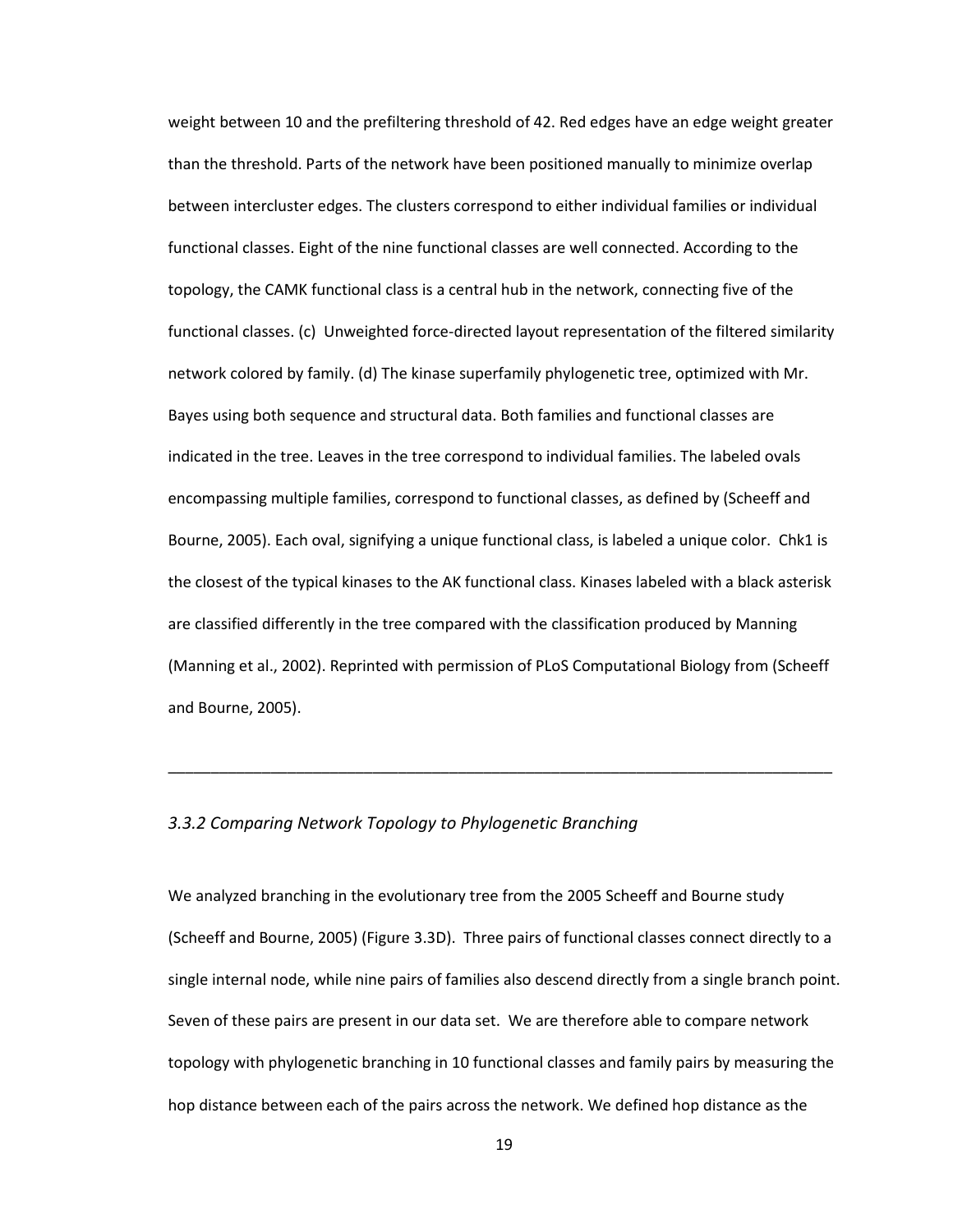#### **Table 1.** Comparing Phylogenetic Divergence to Filtered Network Topology Data in Kinase

**\_\_\_\_\_\_\_\_\_\_\_\_\_\_\_\_\_\_\_\_\_\_\_\_\_\_\_\_\_\_\_\_\_\_\_\_\_\_\_\_\_\_\_\_\_\_\_\_\_\_\_\_\_\_\_\_\_\_\_\_\_\_\_\_\_\_\_\_\_\_\_\_\_\_\_\_\_\_**

#### Superfamily

|                     | Kinases With Classification | In Same        | Neighbors      | Hop              |
|---------------------|-----------------------------|----------------|----------------|------------------|
| Direct              |                             | Cluster        |                | Distance         |
| Common              |                             |                |                |                  |
| Ancestor            |                             |                |                |                  |
| $TK-TKL$            | <b>Class</b>                | N <sub>o</sub> | Yes            | $\mathbf{1}$     |
| CAMK-AGC Class      |                             | No             | Yes            | 1                |
| $Chk1 - AK$ Class   |                             | N <sub>o</sub> | Yes            | $\mathbf{1}$     |
| EGFR - FGFR2 Family |                             | No             | Yes            | 1                |
| $Musk - IRK$ Family |                             | Yes            | N <sub>o</sub> | $\mathbf{0}$     |
| $CAMK1 -$           | Family                      | No             | Yes            | $\mathbf{1}$     |
| MAPKAPK2            |                             |                |                |                  |
| PKB – PKA           | Family                      | Yes            | No             | $\boldsymbol{0}$ |
| JKN3-CDK2 Family    |                             | No             | Yes            | 1                |
| CK2 – GSK3          | Family                      | No             | Yes            | $\mathbf{1}$     |
| $AFK - PI3K$        | Family                      | $\rm No$       | No             | 3                |

Column 1 contains pairs of families and functional classes that are believed to have evolved directly from the same common ancestor. Column 2 specifies whether the kinase pairs are classified as families or functional classes. Column 3 specifies whether or not the kinases appear in the same cluster. Column 4 specifies whether or not the kinases appear in neighboring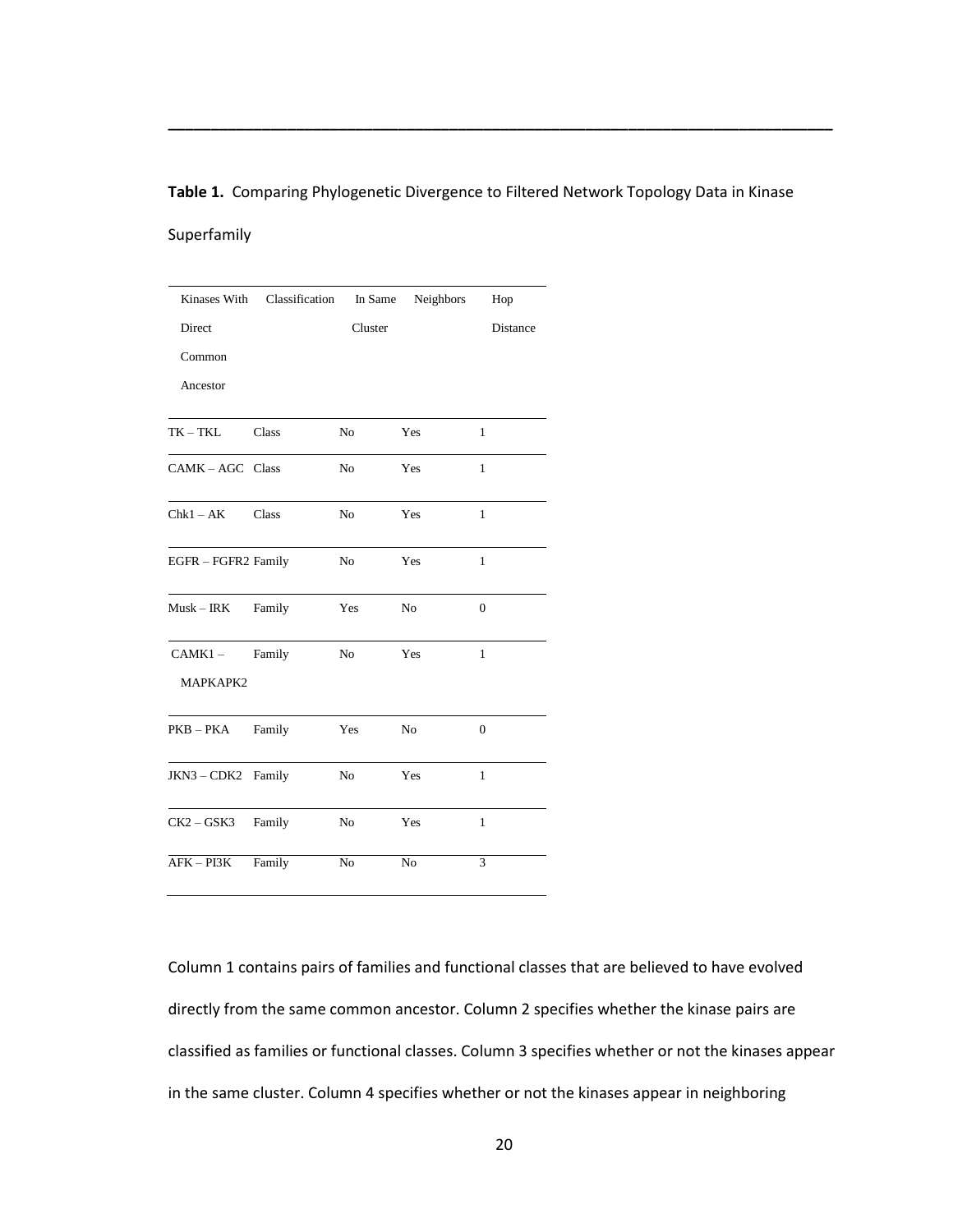clusters. Column 5 specifies the hop distance between the kinases, which we define as the minimum number of clusters that must be traversed across the filtered network to connect a given kinase pair. The average hop distance is 1.0.

\_\_\_\_\_\_\_\_\_\_\_\_\_\_\_\_\_\_\_\_\_\_\_\_\_\_\_\_\_\_\_\_\_\_\_\_\_\_\_\_\_\_\_\_\_\_\_\_\_\_\_\_\_\_\_\_\_\_\_\_\_\_\_\_\_\_\_\_\_\_\_\_\_\_\_\_\_\_

minimum number of cross-cluster traversals that separate two distinct kinase groups. A hop distance of zero indicates that two groups are in the same cluster. A hop distance of one indicates that the two groups are found in adjacent clusters that neighbor one another. The hop distances between all ten pairs of kinase groups are listed in Table 3.1. The average hop distance and the median hop distance for the 10 pairs are both equal to one. In contrast, the mean hop distances between all pairs of functional classes and all pairs of families, are 2.22 and 2.51 respectively. These results informally imply that for this system, protein functional groups evolving directly from a single ancestor have a greater propensity to neighbor each other or cluster together in the filtered network. In other words, if two functional groups are not neighbors then they are less likely to have evolved directly from a single ancestor.

Eight of the 19 neighboring cluster pairs corresponding to seven pairs of functional classes were of indeterminate significance. These indeterminate pairs (TK-AGC, STE-AGC, CAMK-AK, CK-AK, CMGC-CAMK, Chk1-CAMK, CK-CAMK) consisted of neighboring clusters from distinct functional classes that had not diverged directly from a single common ancestor. The significance of these pairs is not known at this time. We are, however, able to state that for our BLAST-based network, over half of the neighboring clusters in the filtered kinase network are consistent with known evolutionary relationships.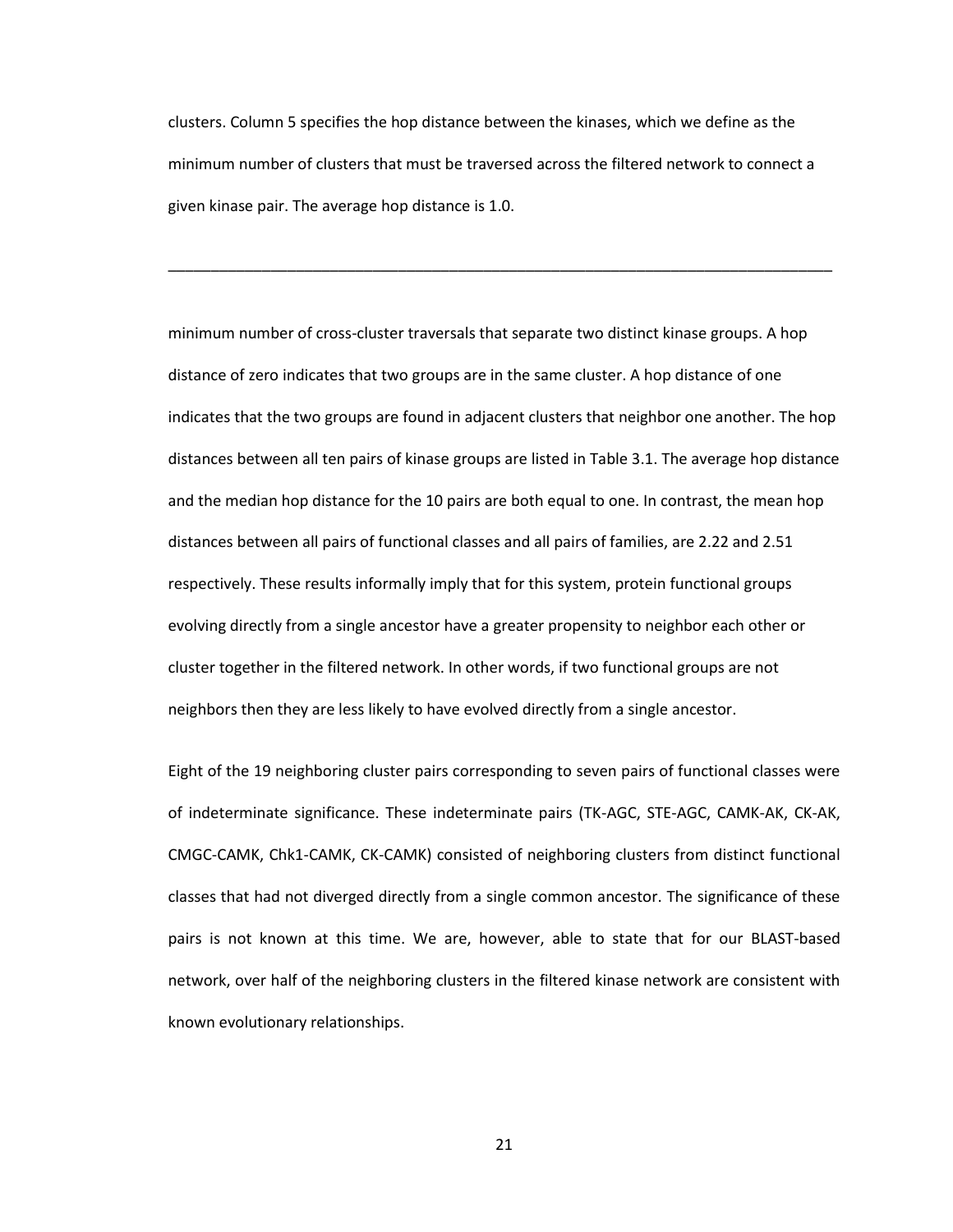#### *3.3.3 Determining the Nearest Neighbor to the Atypical Kinases*

The proteins in the atypical kinase class differ from other members of the kinase superfamily in that they do not share certain sequence and structural motifs common to all typical kinase proteins. One of the goals of the Scheeff and Bourne study was to determine which kinase class had the greatest evolutionary proximity to the atypical kinases. According to the phylogenetic tree, the AK class and the channel kinase (Chk1) class directly evolved from the same common ancestor. However, the bootstrap value connecting AK and Chk1 to an internal branch point was not reliable enough for the authors to draw a definitive conclusion. Furthermore, a second phylogenetic tree stochastically optimized using just sequence data showed that the choline kinase (CK) class, rather than the Chk1 class, connected to the atypical kinases, albeit again at a very low bootstrap value. The authors presented arguments demonstrating that both CK and Chk1 make good candidates as the closest evolutionary link to the atypical kinases, and that one or the other is the actual link.

In the filtered network representation of the kinase superfamily (Figure 3.3C), both CK and Chk1 connect to members of the AK class. Chk1 neighbors the actin-fragmin kinase (AFK) family, while CK neighbors a subset of the channel kinase (Chak) family. The remaining atypical kinase sequences, which include the phosphoinositide 3-kinase (PI3K) family and a subset of the Chak family, connect to the calcium/calmodulin-dependent kinase (CAMK) class, which connects directly to both CK and Chk1 in the network. Although the BLAST e-values underlying these results are not statistically significant, the results themselves are consistent with the two candidates for nearest evolutionary neighbor derived using phylogenetic analysis.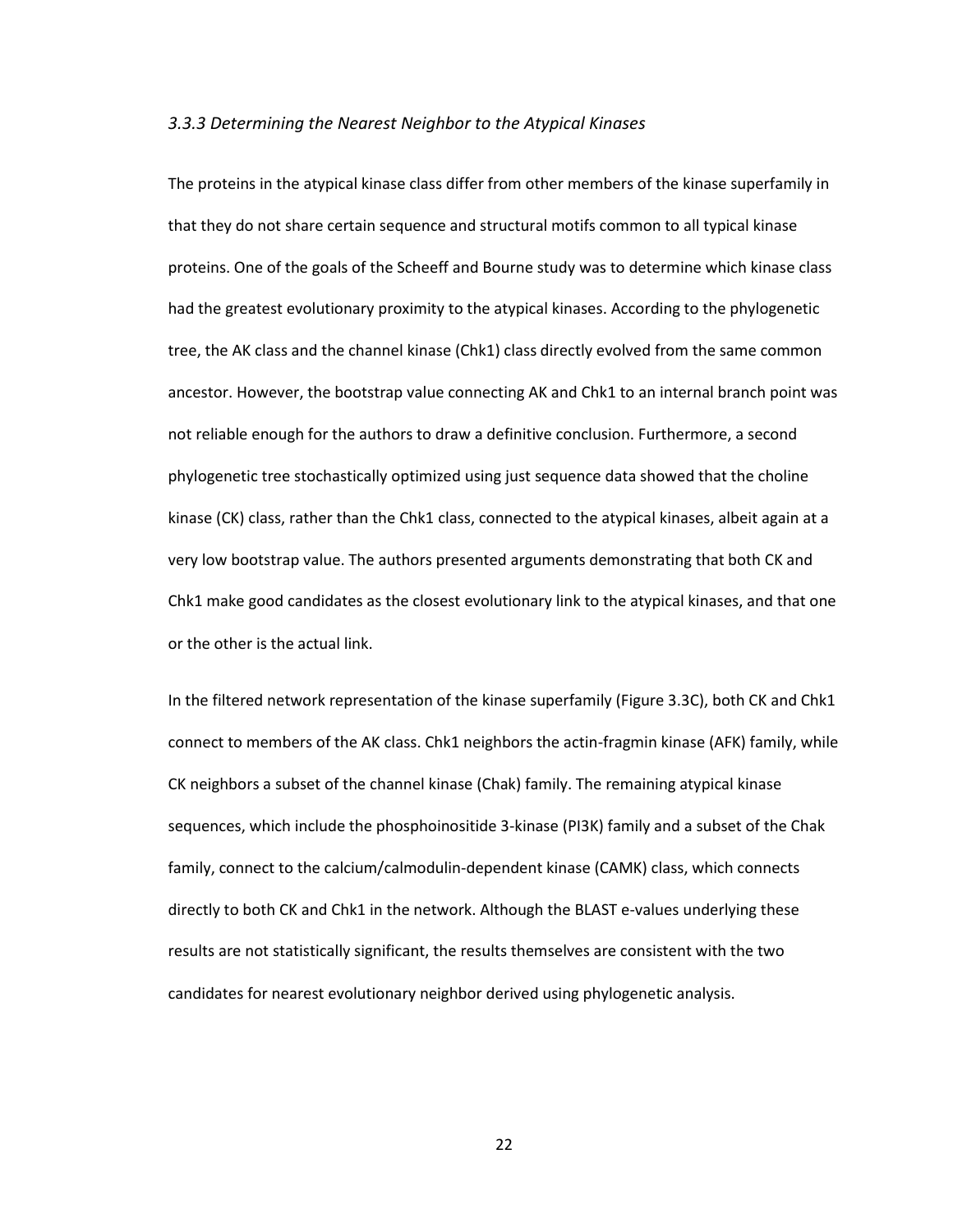# **4 DISCUSSION**

## **4.1 Network Topology as a Metric of Functional Similarity**

Our results indicate that protein families which are not neighbors in the kinase network are less likely to descend directly from the same common ancestor. Since evolutionary distance reflects structural and functional proximity, these results suggest that a filtered network topology may be useful for developing hypotheses about structural and functional similarity. Individual clusters within a filtered network correspond to whole families or sets of functionally similar families within a superfamily. The topology between these clusters suggests the degree of functional similarity between distinct families and functional classes. Families that do not neighbor one another are less likely to share structural and functional properties than neighbors within the network.

These properties suggest that filtered similarity networks are a useful tool for discriminating sequence clusters in order to provide a starting point for predicting functional relationships and properties in poorly understood protein data sets. A researcher examining a large superfamily with few functionally characterized members will be able to apply our protocol and generate a simple visual representation of all sequences in the data set. Upon visual inspection it should be clear which uncharacterized proteins group together with members of known families. These proteins are likely to be functionally similar to the families with which they cluster, influencing the scope of the experimental assays necessary to characterize function. Additionally, certain clusters will be composed entirely of uncharacterized sequences, indicating the presence of new families. The characterized properties of clusters neighboring unknown families could help constrain the possible functions of these uncharacterized sequences. The network topology will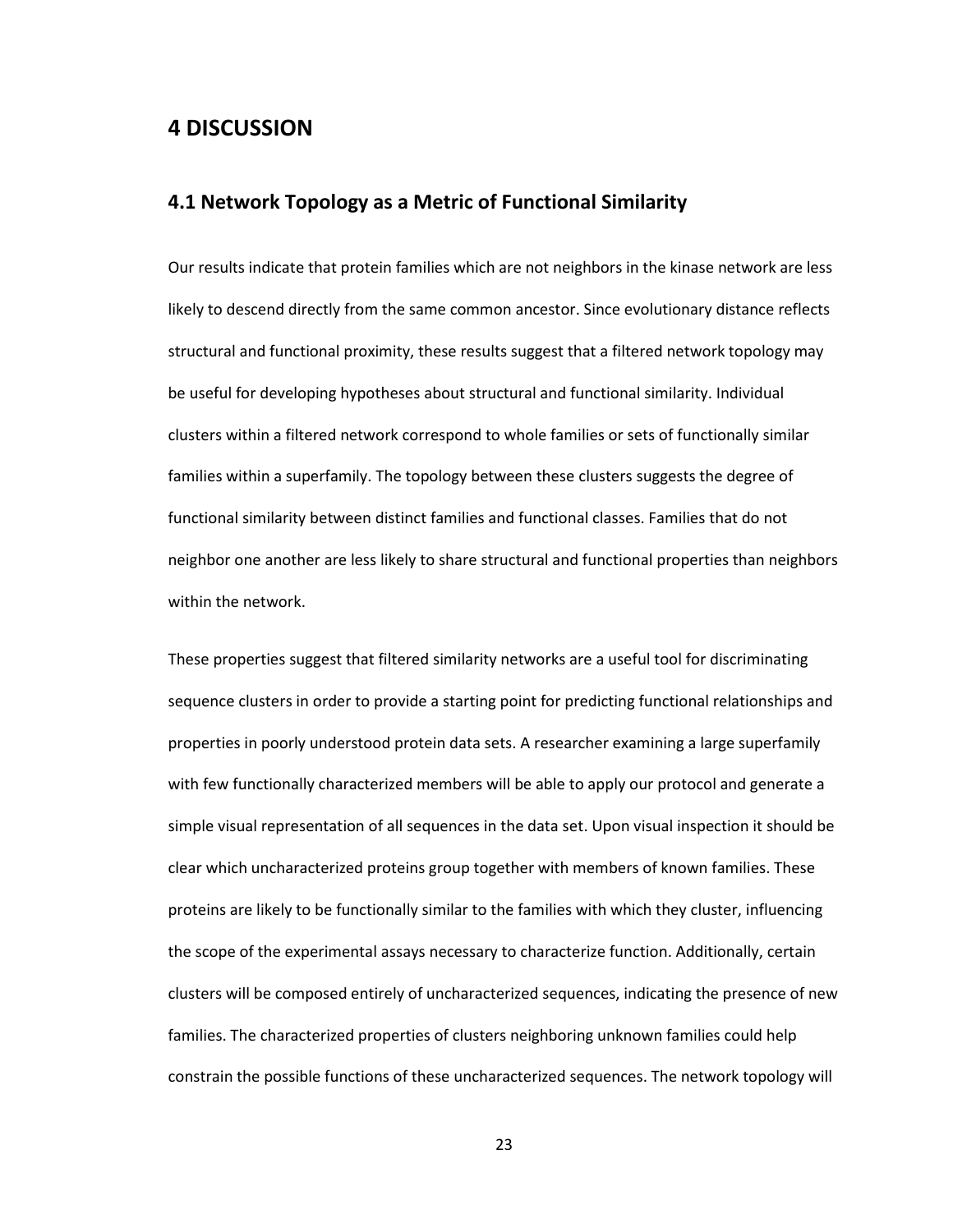influence hypothesis generation, which in turn allows the researcher to prioritize functional assays in order to efficiently characterize new functions within a superfamily.

Based on the intuitive nature of the filtered network layout, it is possible to investigate functional properties just by visual inspection of the network. However, unlike in the all-by-all network view, the topological boundaries between clusters in the filtered network are clearly defined prior to visualization in two- or three-dimensional space. Our filtration protocol allows researchers to automate the process of network generation relevant to function prediction, without relying on Euclidian distances across dimensionally reduced spatial representations of large multidimensional sequence datasets.

## **4.2 Contrasting Network Analysis with Phylogenetic Analysis**

Using our protocol, we are able to suggest relationships between typical and atypical kinases that have previously required combining data from two separate phylogenetic trees. At the same time, we are unable to recapitulate the conclusion that atypical kinase families interconnect to form the AK functional class. Clearly, a similarity network topology does not hold the same statistical significance as a stochastically optimized phylogenetic tree. It is, however, possible to foresee research problems that lend themselves better to network analysis then to phylogenetic analysis.

Filtered homology networks are not as rigorous as phylogenetic trees in representing sequence relationships. The topology of phylogenetic trees is based on detailed mathematical models of protein evolution (Cavalli-Sforaza and Edwards, 1967). In contrast, our protocol uses a heuristic approach that elucidates structural and functional similarity from global sequence comparisons without being restricted by any one model. This heuristic approach provides a useful additional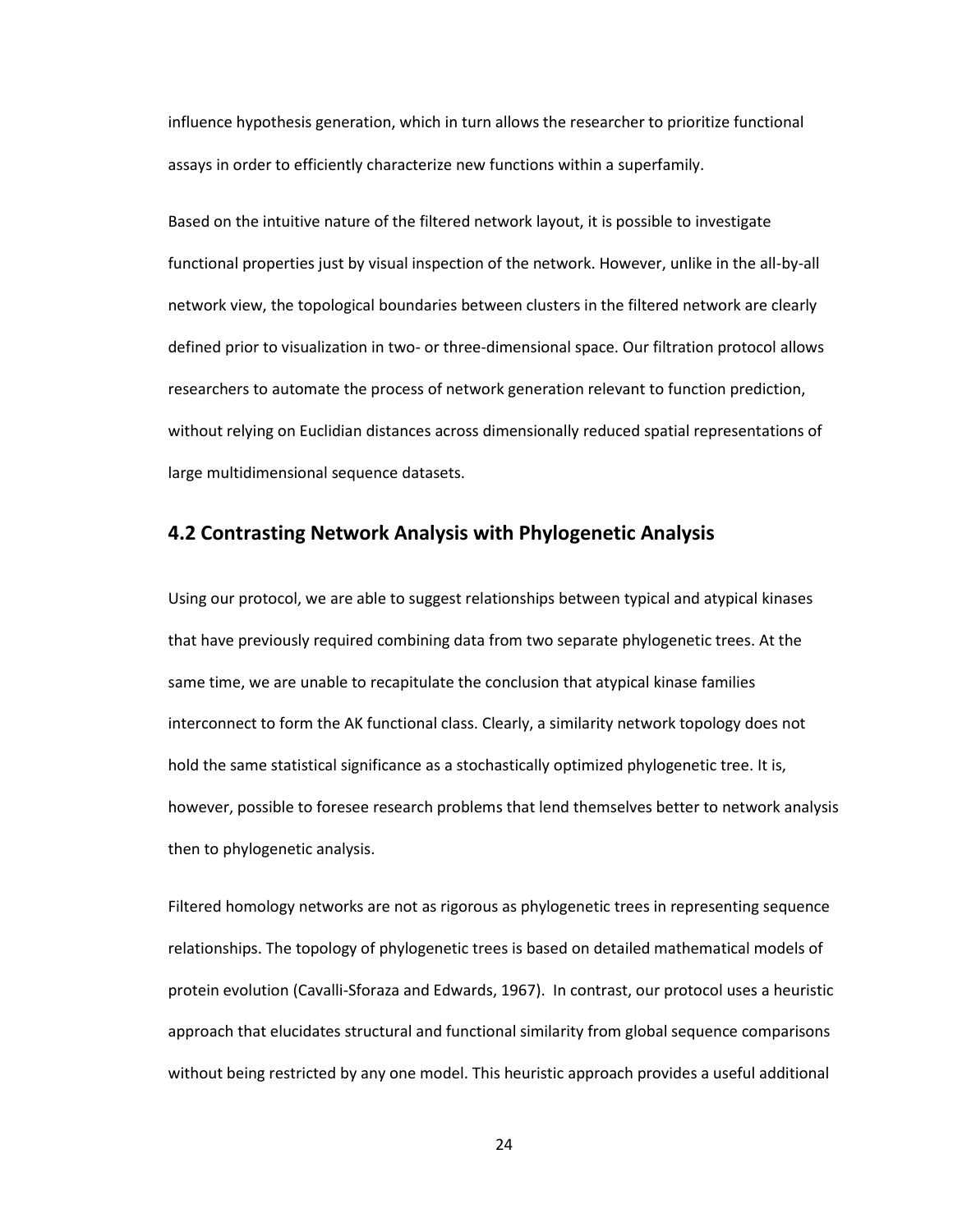tool for researchers seeking to extract potentially important features within a large sequence data set. A few minutes of computation time is all that is required to filter and visualize a similarity network based on several thousand sequences. The process is entirely automated, requiring no a priori assumptions about the functional identity of the sequences within the network. By contrast, an optimal phylogenetic tree can only be computed using a limited subset of sequences in a multiple sequence alignment due to the computational complexity of properly aligning a large and diverse set of sequences. In a large data set, the subset of sequences in the multiple sequence alignment captures only a small fraction of the total available information. Furthermore, selecting the best multiple sequence alignment subsets is a subjective task for the researcher, leading to the risk of bias in the results derived from the data. Even when a wellprepared data set is ready for phylogenetic analysis, evaluating the optimal evolutionary tree usually takes hours of computation time (Laget and Simon, 1999). Therefore, a filtered similarity network serves as a good substitute to a phylogentic tree in those cases when rapid hypothesis generation across a large, diverse dataset takes priority over rigorous statistical significance.

It is also worth emphasizing that the network topology representation of a sequence data set includes connectivity properties not accessible through a dendrogram or phylogenetic tree. As shown in the kinase network, the degree of connectivity varies from cluster to cluster. This variability allows us to distinguish CAMK as a major hub in the network, which connects five distinct functional classes. This is not at all clear from the phylogenetic representation, where individual proteins connect indirectly through pathways of interior nodes.

The significance of similarity network hubs is unknown at this time. We hypothesize that such hubs may serve as indicators of proximity to phylogenetic branch points. Future studies will test these and other hypotheses in order to determine if the presence of hubs signifies evolutionary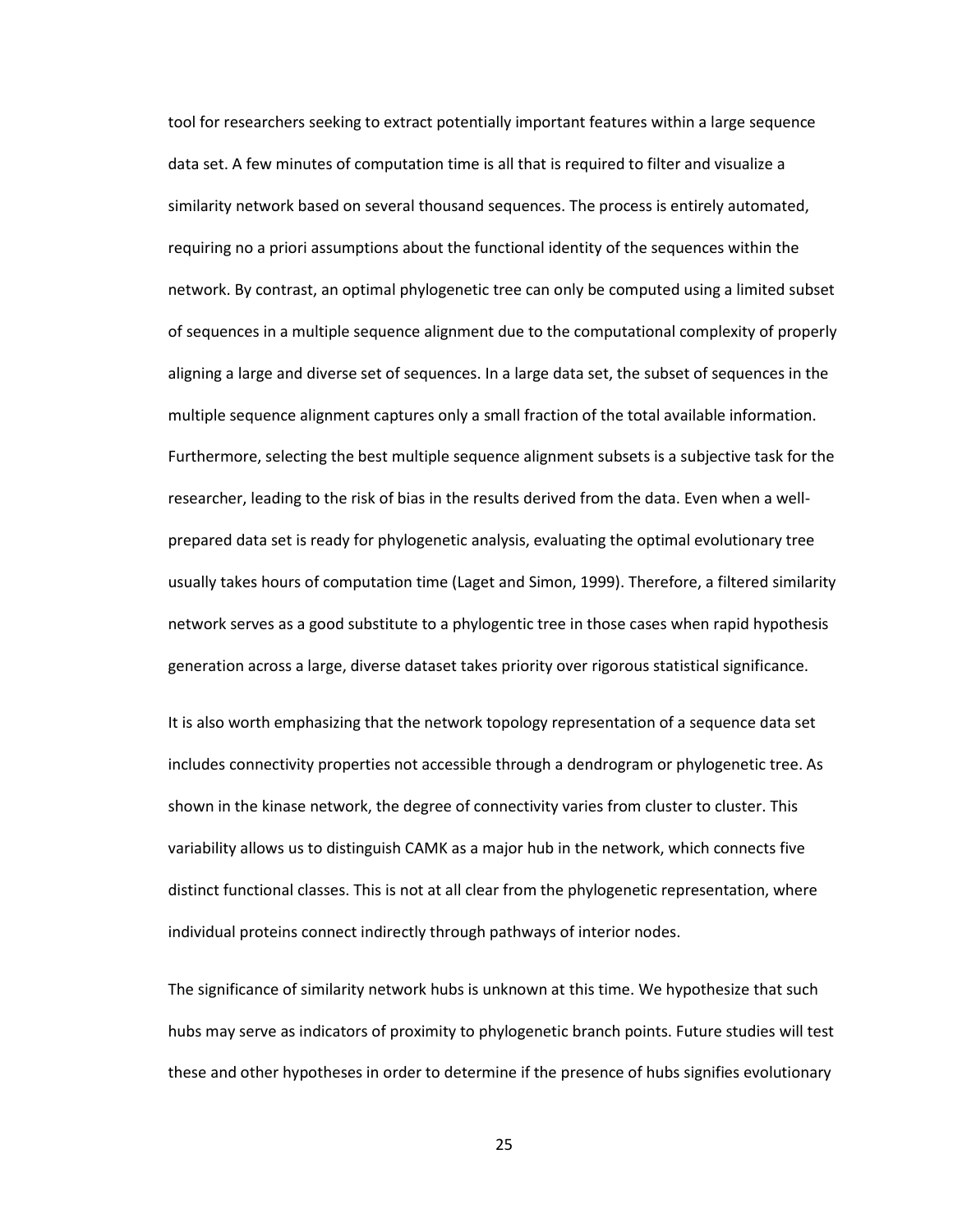relationships that are not discernible within a phylogenetic tree. Filtered network topologies provide context and terminology that make it possible to examine the importance of hubs in more detail.

### **4.3 Caveats**

In our current implementation we are unable to display inter-family relationships with complete accuracy, partially because our greedy approach to reconnecting the clusters relies solely on a simple scoring metric for edges (e-value) of limited precision. Local alignments made by BLAST across pairs of motifs with significantly different lengths may lead to misleading connections within a similarity network. More sophisticated similarity comparisons, such as profile-profile alignments and hidden Markov models, could lead to more accurate network topologies.

We are also aware that the quality of a network topology depends on how well the functional groups in the dataset separate out in the first place. Kinase functional groups are more discrete with respect to one another then families in the MLE subgroup, for example. This in turn leads to better clustering, and a more meaningful topology. Knowing in advance the separability of functionally similar groups in a network would give us some measure of topological reliability. Currently, we are unable to infer the discreteness of network components from only sequence data.

# **5 CONCLUSIONS**

We have developed a protocol for filtering protein superfamily similarity networks. The protocol divides an input network into discrete components while at the same time emphasizing the topology that best connects the components together. We have shown that individual clusters in the filtered networks correspond to families and classes of functionally similar proteins.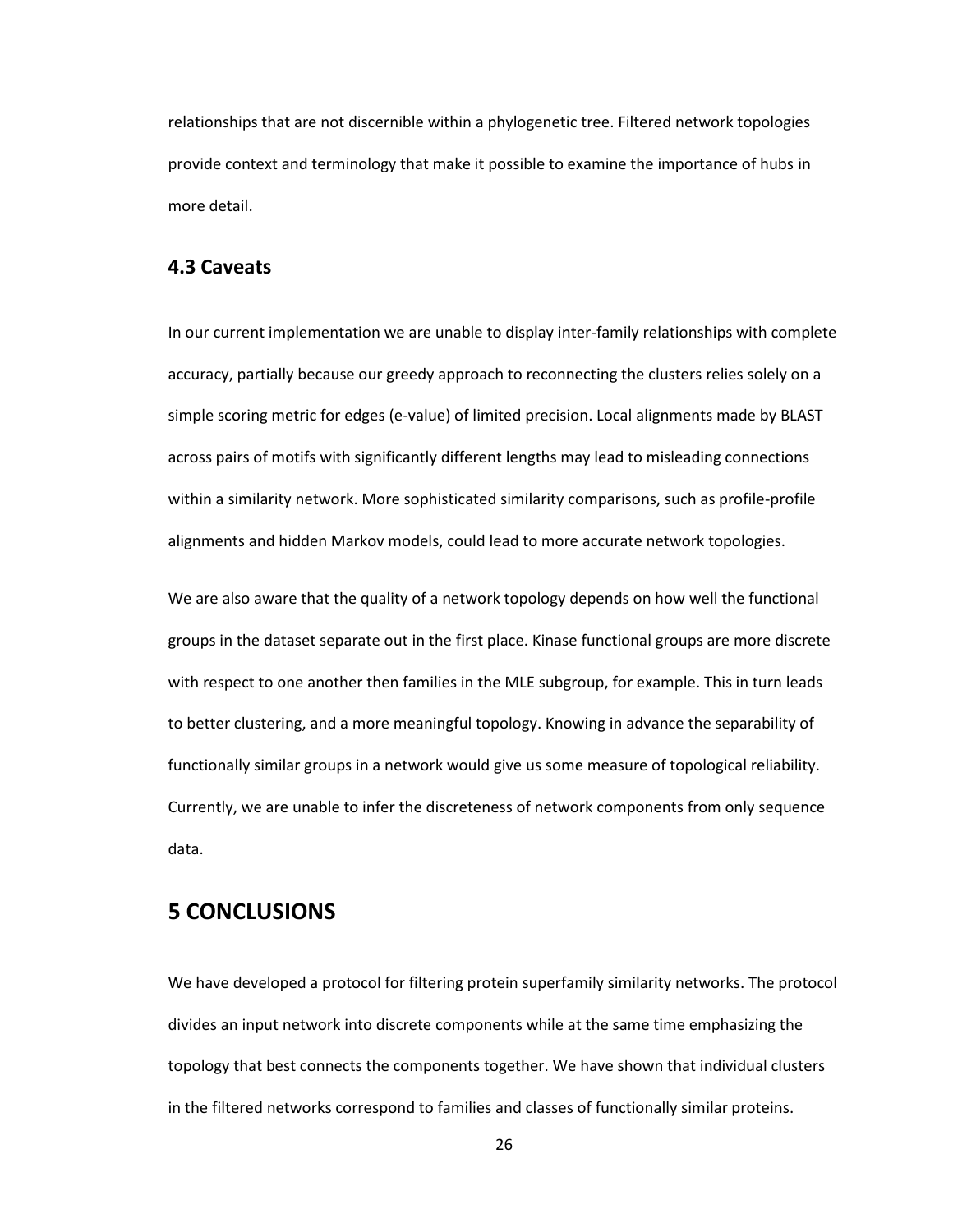Additionally, we provide evidence that neighboring clusters represent more similar sets of proteins than clusters which are distant. Our results suggest that network topologies in a protein similarity graph, as defined by our filtration protocol, embody a meaningful representation of structural and functional similarities between individual functional groups within a protein superfamily.

In addition to defining topology, our filtration protocol also leads to a more meaningful visualization of the data within the network. An unfiltered network resembles a "hairball," where clusters are often difficult to distinguish from one another and overlapping edges make it difficult to see significant connections. By filtering the network prior to visualization using a force-directed layout algorithm, we are able to directly count the number of clusters and see precisely how these clusters connect to one another. This direct global view provides a useful alternative for summarizing a large data set in a single easy-to-comprehend image. Our protocol can be used to output a simple representation of otherwise complex information, thereby facilitating the generation of useful hypotheses relevant to the data set in question.

The use of global protein similarity networks in the bioinformatics research community continues to rise. Our filtration protocol builds on existing network techniques to yield a comprehensive understanding of protein superfamily data. We believe the protocol serves as a foundation for developing new techniques capable of making meaningful structural and functional predictions based only on sequence information.

#### **REFERENCES**

Adai,A.T. *et al*. (2004) LGL: Creating a Map of Protein Function with an Algorithm for Visualizing Very Large Biological Networks. *J. Mo.l Biol.,* **340**,179-190.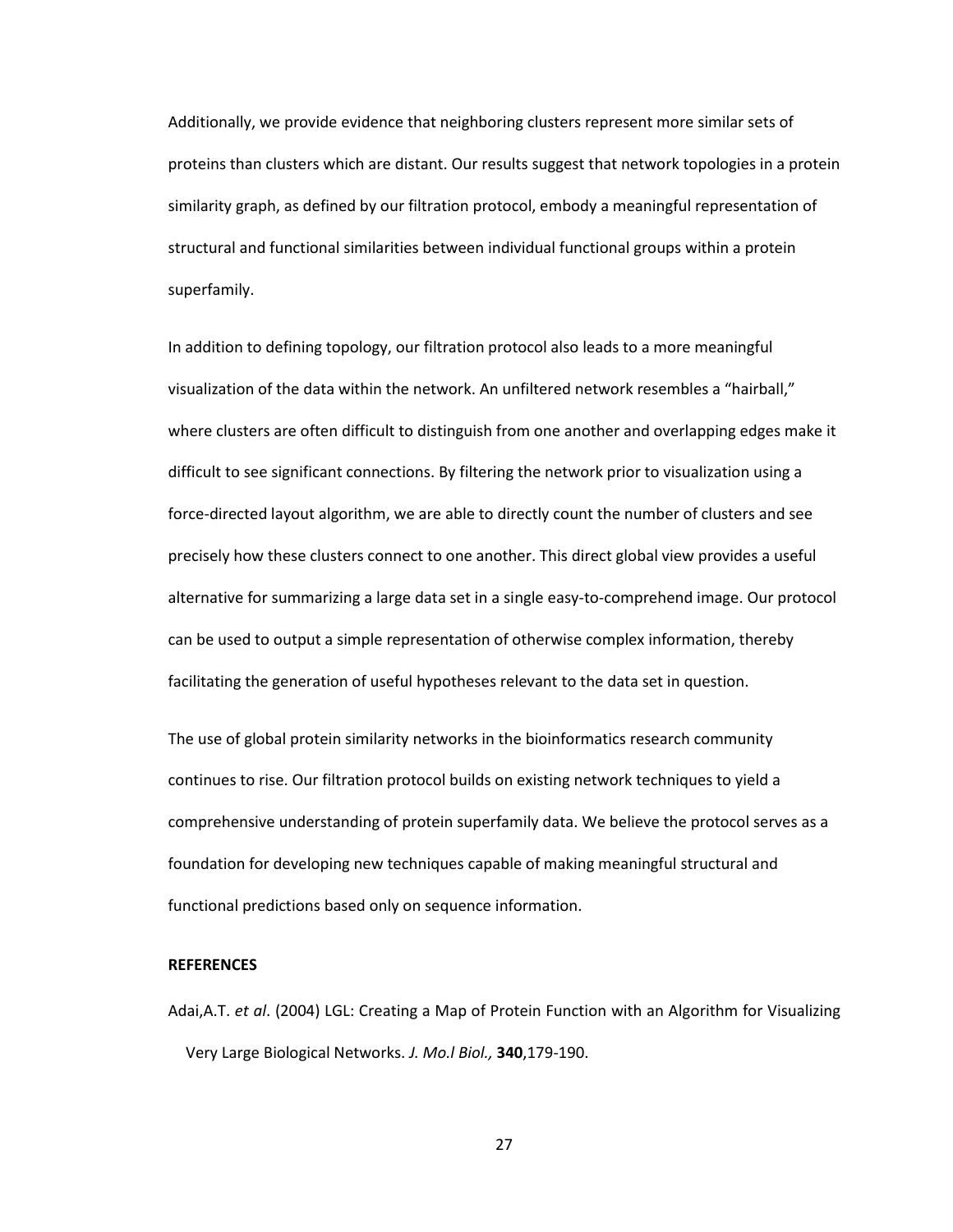- Altschul,S.F. *et al*. (1997) Gapped BLAST and PSI-BLAST: a new generation of protein database search programs. *Nucleic Acids Res.,* **25**,3389-3402.
- Babbitt,P.C. and Gerlt,J.A. (1997) Understanding enzyme superfamilies. Chemistry as the fundamental determinant in the evolution of new catalytic activities. *J. Biol. Chem.,* **272**, 30591-30594.
- Babbitt,P.C. and Gerlt,J.A. (2001) Divergent evolution of enzyme function: Mechanistically diverse superfamilies and functionally distinct suprafamilies. Annu. Rev. Biochem. **70**, 209- 246.
- Babbitt,P.C. *et al*. (1996) The Enolase Superfamily: A General Strategy for Enzyme-Catalyzed Abstraction of the alpha-Protons of Carboxylic Acids. *Biochemistry,* **35**, 16489-16501.
- Brown,S.D. *et al*. (2006) A gold standard set of mechanistically diverse enzyme superfamilies. *Genome Biol*. **7**, R8.
- Brenner,S.E. *et al*. (1998) Assessing sequence comparison methods with reliable structurally identified distant evolutionary relationships. *Proc. Natl. Acad. Sci. USA,* **95**, 6073-6078.
- Cavalli-Sforaza,L.L. and Edwards,A.W. (1967) Phylogenetic Analysis. Models and Estimation Procedures. *American Journal of Human Genetics,* **19**, 233-257.
- Enright,A.J. and Ouzounis,C.A. (2000) GeneRAGE: a robust algorithm for sequence clustering and domain detection. *Bioinformatics,* **16**, 451-457.
- Enright,A.J. and Ouzounis,C.A. (2001) BioLayout—an automatic graph layout algorithm for similarity visualization. *Bioinformatics,* **17**, 853-854.
- Enright,A.J. *et al*. (2002) An efficient algorithm for large-scale detection of protein families. *Nucleic Acids Res.,* **30**, 1575-1584.
- Fickey,T. and Lupas,A. (2004) CLANS: a Java application for visualizing protein families based on pairwise similarity. *Bioinformatics,* **20**, 3702-3704.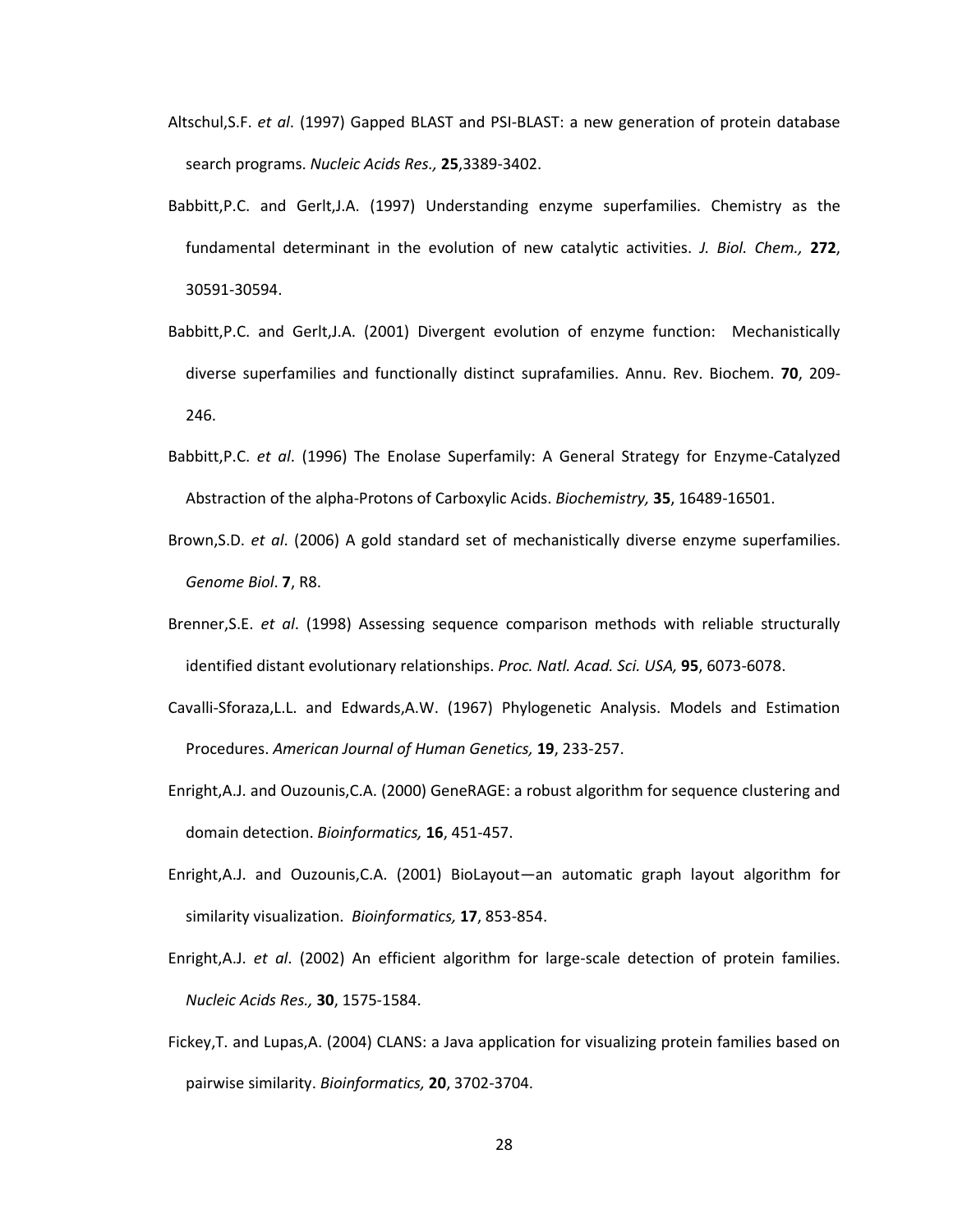- Frivolt,G. and Pok,O. (2006) Comparison of Graph Clustering Approaches. In *IIT.SRC 2006: Student Research Conference:168-175 April 2006; Bratislava, Slovakia,* 168-175.
- Fruchterman,T.J. and Reingold,M.R. (1991) Graph Drawing by Force-Directed Placement. *Software – Practice And Experience,* **21**, 1129-1164.
- George,R.A. *et al*. (2004) SCOPEC: A database of protein catalytic domains. *Bioinformatics,* **20**, 130-136.
- Glasner,M.E. *et al*. (2006) Evolution of structure and function in the o-succinylbenzoate sythase/N-acylamino acid racemase family of the enolase superfamily. *J. Mol. Biol.,* **360**, 228- 250.
- Hanks,S.K. and Hunter,T. Protein kinases 6. (1995) The eukaryotic protein kinase superfamily: kinase (catalytic) domain structure and classification. *FASEB.*, **9**, 576-596.
- Kruskal,J.B. On the shortest spanning subtree and the traveling salesman problem. *Proc. Amer. Math. Soc., (*1956) **7**, 48–50.
- Laget,B and Simon,D.L. (1999) Markov Chain Monte Carlo Algorithms for the Bayesian Analysis of Phylogenetic Trees. *Mol. Biol. Evol.,* **16**, 750-750.
- Medini,D. *et al*. (2006) Protein Homology Network Families Reveal Step-Wise Diversification of Type III and Type IV Secretion Systems. *PLoS Comput. Biol.,***2**, e173.
- Noble,W.S. *et al.* (2005) Identifying remote protein homologs by network propagation**.** *FEBS Journal,* **20**, 5119–5128.
- Palmer,D.R.J. *et al*. (1999) Unexpected divergence of enzyme function and sequence: "Nacylamino acid racemase" is "o-Succinylbenzoate Synthase". *Biochemistry,* **38**, 4252-4258.
- Pegg,S.C.H. *et al*. (2005) Representing Structure-Function Relationships in Mechanistically Diverse Enzyme Superfamilies. *Pac. Symp. Biocomput.,* **10**, 358-369.